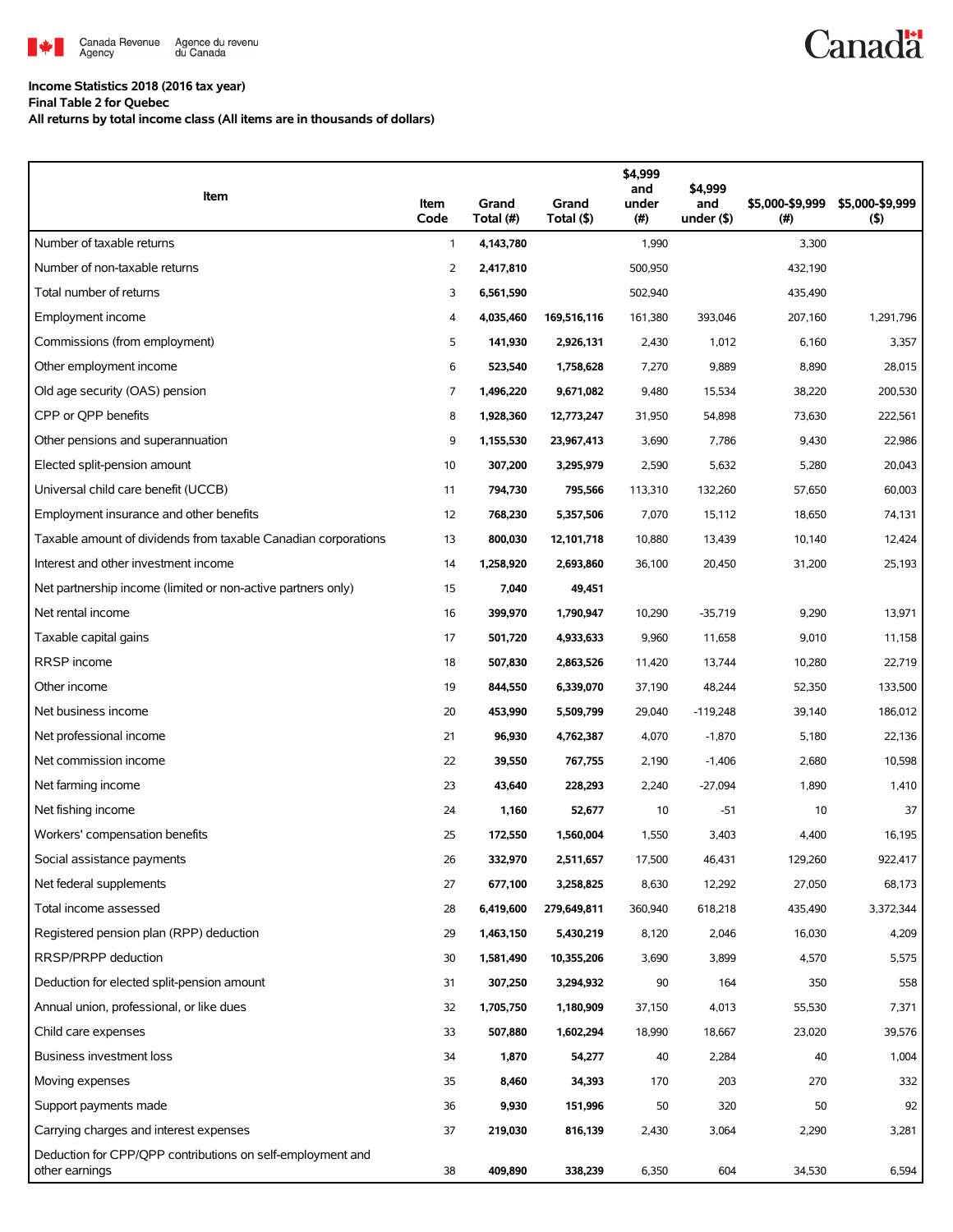

## **Income Statistics 2018 (2016 tax year)**

**Final Table 2 for Quebec**

**All returns by total income class (All items are in thousands of dollars)**

| Item                                                                                          | Item<br>Code | Grand<br>Total (#) | Grand<br>Total (\$) | \$4,999<br>and<br>under<br>(#) | \$4,999<br>and<br>under (\$) | \$5,000-\$9,999<br>(# ) | \$5,000-\$9,999<br>$($ \$) |
|-----------------------------------------------------------------------------------------------|--------------|--------------------|---------------------|--------------------------------|------------------------------|-------------------------|----------------------------|
| Deduction for provincial parental insurance plan (PPIP) premiums<br>on self-employment income | 39           | 462,010            | 34,968              |                                |                              |                         |                            |
| Exploration and development expenses                                                          | 40           | 6,050              | 167,682             |                                |                              |                         |                            |
| Other employment expenses                                                                     | 41           | 117,210            | 512,373             | 340                            | 968                          | 580                     | 1,175                      |
| Clergy residence deduction                                                                    | 42           | 1,950              | 20,699              |                                |                              | 10                      | 25                         |
| Other deductions                                                                              | 43           | 172,360            | 608,309             | 5,620                          | 8,466                        | 6,260                   | 3,937                      |
| Total deductions before adjustments                                                           | 44           | 3,594,080          | 24,607,625          | 76,670                         | 45,545                       | 116,350                 | 75,202                     |
| Social benefits repayment                                                                     | 45           | 102,950            | 275,898             |                                |                              |                         |                            |
| Net income                                                                                    | 46           | 6,405,330          | 254,984,760         | 347,890                        | 760,985                      | 435,100                 | 3,299,301                  |
| Canadian Forces personnel and police deduction                                                | 47           | 670                | 16,710              |                                |                              |                         |                            |
| Security options deductions                                                                   | 48           | 5,010              | 260,943             |                                |                              |                         |                            |
| Other payments deduction                                                                      | 49           | 1,163,910          | 7,329,259           | 27,570                         | 62,126                       | 159,620                 | 1,006,826                  |
| Non-capital losses of other years                                                             | 50           | 6,480              | 56,621              | 50                             | 144                          | 40                      | 113                        |
| Net capital losses of other years                                                             | 51           | 88,390             | 282,379             | 400                            | 354                          | 430                     | 661                        |
| Capital gains deduction                                                                       | 52           | 12,010             | 1,049,378           | 30                             | 26                           | 50                      | 104                        |
| Northern residents deductions                                                                 | 53           | 27,140             | 116,845             | 830                            | 247                          | 350                     | 531                        |
| Additional deductions                                                                         | 54           | 45,570             | 440,430             | 500                            | 1,730                        | 990                     | 2,969                      |
| Farming/fishing losses of prior years                                                         | 55           | 1,730              | 13,751              |                                |                              |                         |                            |
| Total deductions from net income                                                              | 56           | 1,318,620          | 9,568,378           | 29,100                         | 64,724                       | 160,770                 | 1,011,338                  |
| Taxable income assessed                                                                       | 57           | 6,223,670          | 245,448,575         | 335,320                        | 700,547                      | 359,530                 | 2,289,866                  |
| Basic personal amount                                                                         | 58           | 6,561,490          | 75,011,273          | 502,860                        | 5,624,610                    | 435,490                 | 4,948,937                  |
| Age amount                                                                                    | 59           | 1,481,650          | 9,714,182           | 16,930                         | 114,668                      | 41,840                  | 294,058                    |
| Spouse or common-law partner amount                                                           | 60           | 421,340            | 2,988,744           | 18,360                         | 180,904                      | 19,150                  | 136,089                    |
| Amount for an eligible dependant                                                              | 61           | 228,350            | 2,396,500           | 13,160                         | 140,355                      | 19,180                  | 206,985                    |
| Family caregiver amount for children under 18 years of age                                    | 62           | 24,510             | 59,756              | 1,020                          | 2,677                        | 1,220                   | 3,204                      |
| Amount for infirm dependants age 18 or older                                                  | 63           | 1,970              | 7,210               | 30                             | 104                          | 60                      | 221                        |
| CPP or QPP contributions through employment                                                   | 64           | 3,731,520          | 6,373,736           | 44,760                         | 4,753                        | 155,080                 | 29,619                     |
| CPP or QPP contributions on self-employment and other earnings                                | 65           | 409,890            | 338,239             | 6,350                          | 604                          | 34,530                  | 6,594                      |
| Employment insurance premiums                                                                 | 66           | 3,694,820          | 1,861,877           | 103,250                        | 10,969                       | 184,760                 | 19,269                     |
| PPIP premiums paid                                                                            | 67           | 3,781,190          | 779,510             |                                |                              |                         |                            |
| PPIP premiums payable on employment income                                                    | 68           | 117,220            | 24,457              | 2,620                          | 62                           |                         |                            |
| PPIP premiums payable on self-employment income                                               | 69           | 465,540            | 45,129              |                                |                              |                         |                            |
| Volunteer firefighters' amount/search and rescue volunteers'<br>amount                        | 70           | 7,230              | 21,699              |                                |                              | 90                      | 255                        |
| Canada employment amount                                                                      | 71           | 4,174,500          | 4,658,652           | 166,320                        | 161,518                      | 210,500                 | 234,299                    |
| Public transit amount                                                                         | 72           | 525,940            | 441,629             | 26,610                         | 16,000                       | 29,320                  | 18,674                     |
| Children's arts amount                                                                        | 73           | 116,920            | 30,814              | 2,780                          | 712                          | 1,750                   | 444                        |
| Home accessibility expenses                                                                   | 74           | 4,600              | 18,356              | 40                             | 188                          | 40                      | 129                        |
| Home buyers' amount                                                                           | 75           | 48,700             | 205,916             | 420                            | 1,749                        | 260                     | 1,064                      |
| Pension income amount                                                                         | 76           | 1,325,380          | 2,504,761           | 5,750                          | 7,397                        | 13,710                  | 19,423                     |

**Canadä**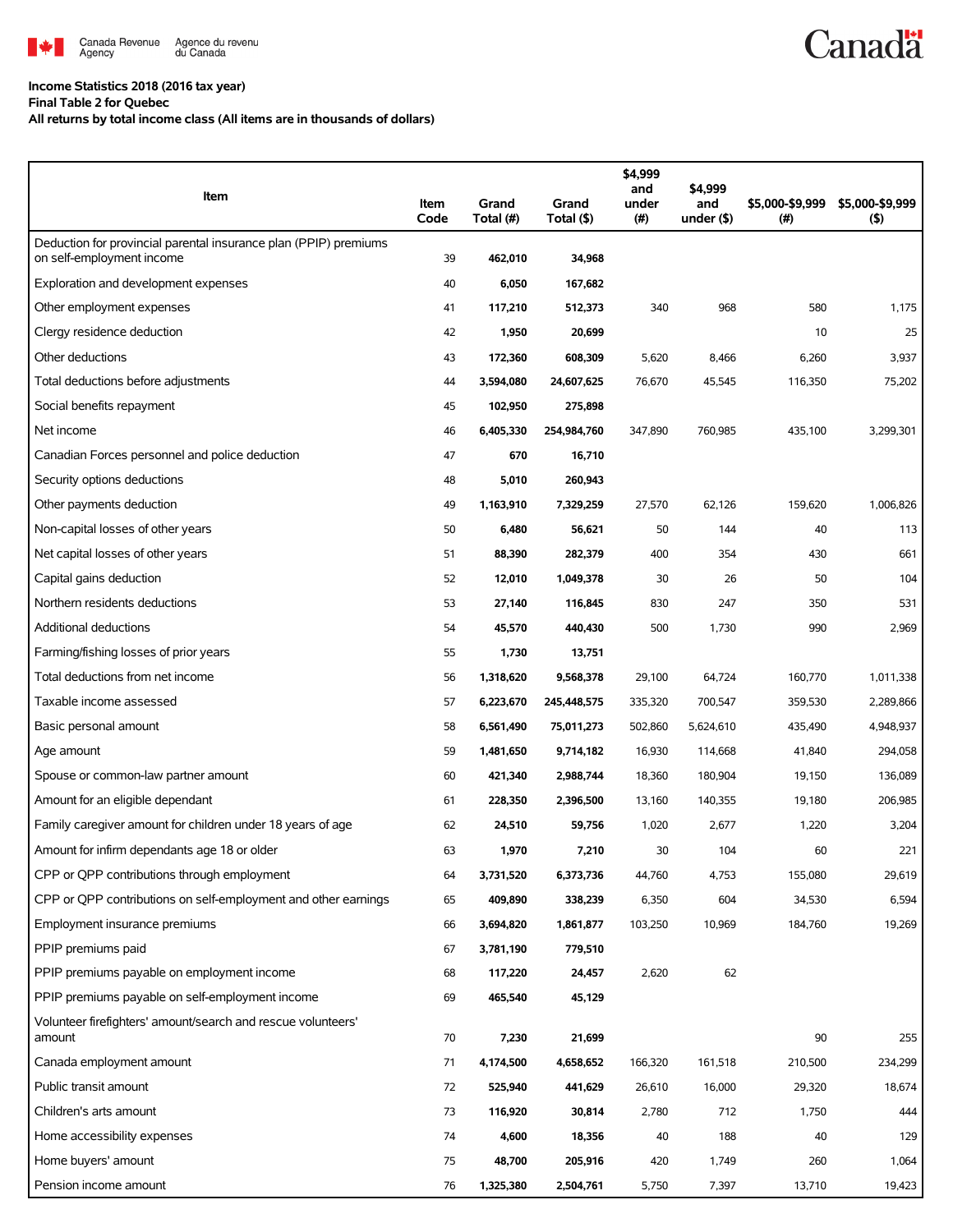

## **Income Statistics 2018 (2016 tax year)**

**Final Table 2 for Quebec**

**All returns by total income class (All items are in thousands of dollars)**

| Item                                                              | Item<br>Code | Grand<br>Total (#) | Grand<br>Total (\$) | \$4,999<br>and<br>under<br>(# ) | \$4,999<br>and<br>under $($ \$) | \$5,000-\$9,999<br>(# ) | \$5,000-\$9,999<br>(5) |
|-------------------------------------------------------------------|--------------|--------------------|---------------------|---------------------------------|---------------------------------|-------------------------|------------------------|
| Caregiver amount                                                  | 77           | 43,720             | 213,484             | 1,340                           | 6,150                           | 1,590                   | 7,313                  |
| Disability amount                                                 | 78           | 104,100            | 831,263             | 5,900                           | 48,125                          | 6,460                   | 51,727                 |
| Disability amount transferred from a dependant                    | 79           | 48,140             | 518,796             | 2,130                           | 23,380                          | 1,850                   | 21,289                 |
| Interest paid on student loans                                    | 80           | 135,530            | 46,894              | 470                             | 161                             | 440                     | 154                    |
| Tuition, education, and textbook amounts                          | 81           | 429,830            | 1,766,606           | 80                              | 63                              | 220                     | 351                    |
| Tuition, education, and textbook amounts transferred from a child | 82           | 182,910            | 850,225             | 150                             | 414                             | 160                     | 420                    |
| Amounts transferred from spouse or common-law partner             | 83           | 275,900            | 1,473,787           | 5,770                           | 32,368                          | 7,270                   | 33,131                 |
| Medical expenses                                                  | 84           | 2,135,490          | 4,693,429           | 68,610                          | 68,260                          | 61,990                  | 74,302                 |
| Total tax credits on personal amounts                             | 85           | 6,561,530          | 17,681,947          | 502,870                         | 967,623                         | 435,490                 | 917,453                |
| Allowable charitable donations and government gifts               | 86           | 1,230,150          | 1,005,527           | 4,800                           | 476                             | 7,270                   | 1,014                  |
| Eligible cultural and ecological gifts                            | 87           | 2,350              | 21,397              | 20                              | 5                               | 30                      | $\overline{7}$         |
| Total tax credit on donations and gifts                           | 88           | 1,209,290          | 288,777             | 4,330                           | 108                             | 6,560                   | 244                    |
| Total federal non-refundable tax credits                          | 89           | 6,561,530          | 17,970,724          | 502,870                         | 967,730                         | 435,490                 | 917,696                |
| Federal dividend tax credit                                       | 90           | 720,170            | 1,439,309           | 1,420                           | 3                               | 1,230                   | 5                      |
| Minimum tax carryover                                             | 91           | 9,390              | 27,744              |                                 |                                 |                         |                        |
| Basic federal tax                                                 | 92           | 4,158,360          | 26,220,524          | 1,780                           | 354                             | 3,090                   | 1,242                  |
| Federal foreign tax credit                                        | 93           | 260,420            | 154,664             | 20                              | 1                               | 30                      | $\overline{7}$         |
| Federal political contribution tax credit                         | 94           | 16,770             | 2,445               |                                 |                                 |                         |                        |
| Investment tax credit                                             | 95           | 4,780              | 22,124              |                                 |                                 |                         |                        |
| Labour-sponsored funds tax credit (federally registered)          | 96           | 30,370             | 2,986               |                                 |                                 |                         |                        |
| Labour-sponsored funds tax credit (provincially registered)       | 97           | 306,660            | 133,755             | 20                              | 1                               | 40                      | 5                      |
| Alternative minimum tax payable                                   | 98           | 7,300              | 45,379              |                                 |                                 |                         |                        |
| Net federal tax                                                   | 99           | 4,142,700          | 25,905,288          | 1,960                           | 379                             | 3,240                   | 1,268                  |
| CPP contributions on self-employment                              | 100          |                    |                     |                                 |                                 |                         |                        |
| Social Benefits repayment                                         | 101          | 102,950            | 275,898             |                                 |                                 |                         |                        |
| Working income tax benefit (WITB)                                 | 102          | 312,430            | 264,608             | 20,490                          | 9,073                           | 53,650                  | 48,988                 |
| Children's fitness tax credit                                     | 103          | 391,080            | 28,111              | 8,300                           | 499                             | 5,810                   | 331                    |
| Eligible educator school supply tax credit                        | 104          | 6,080              | 334                 | 110                             | 6                               | 100                     | 5                      |
| Net provincial or territorial tax                                 | 105          | 2,750              | 64,717              |                                 |                                 |                         |                        |
| Total tax payable                                                 | 106          | 4,143,780          | 26,246,159          | 1,990                           | 380                             | 3,300                   | 1,281                  |

**Canadä**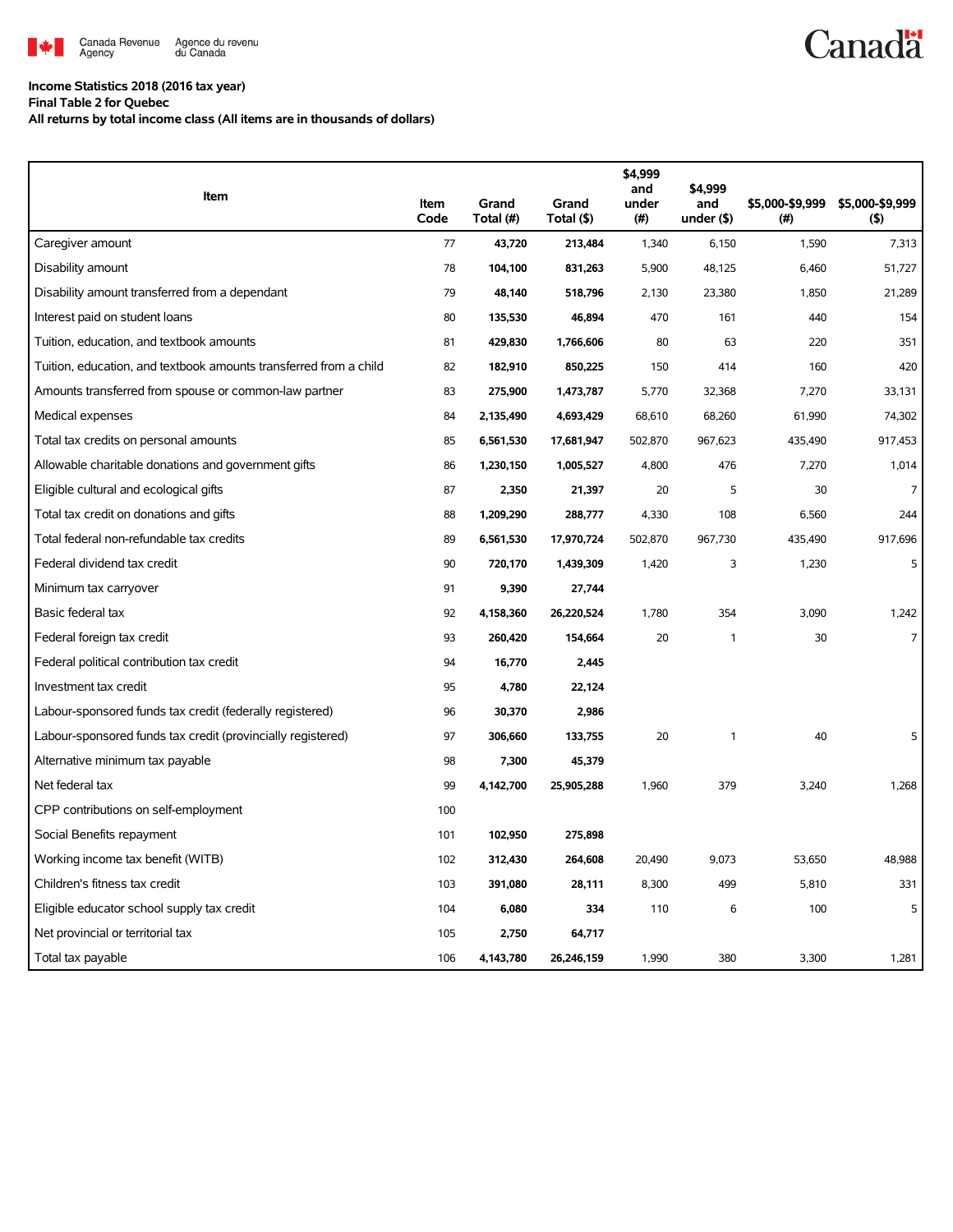| Item                                                                                             | Item<br>Code   | \$10,000-\$14,999<br>(#) | \$10,000-\$14,999<br>(5) | \$15,000-\$19,999<br>(# ) | \$15,000-\$19,999<br>(5) | \$20,000-\$24,999<br>(#) | \$20,000-\$24,999<br>$($ \$) |
|--------------------------------------------------------------------------------------------------|----------------|--------------------------|--------------------------|---------------------------|--------------------------|--------------------------|------------------------------|
| Number of taxable returns                                                                        | $\mathbf{1}$   | 45,230                   |                          | 164,750                   |                          | 280,100                  |                              |
| Number of non-taxable returns                                                                    | $\overline{2}$ | 534,430                  |                          | 510,240                   |                          | 244,240                  |                              |
| Total number of returns                                                                          | 3              | 579,660                  |                          | 674,990                   |                          | 524,330                  |                              |
| Employment income                                                                                | 4              | 240,580                  | 2,355,537                | 242,980                   | 3,293,157                | 259,510                  | 4,599,718                    |
| Commissions (from employment)                                                                    | 5              | 9,520                    | 8,394                    | 10,160                    | 15,019                   | 10,320                   | 22,416                       |
| Other employment income                                                                          | 6              | 12,540                   | 54,889                   | 13,620                    | 57,643                   | 19,150                   | 68,473                       |
| Old age security (OAS) pension                                                                   | 7              | 132,170                  | 796,038                  | 360,010                   | 2,349,730                | 223,230                  | 1,494,845                    |
| CPP or QPP benefits                                                                              | 8              | 178,730                  | 724,409                  | 362,510                   | 1,771,023                | 250,900                  | 1,775,169                    |
| Other pensions and superannuation                                                                | 9              | 31,790                   | 81,845                   | 96,820                    | 279,272                  | 161,210                  | 877,516                      |
| Elected split-pension amount                                                                     | 10             | 14,590                   | 84,728                   | 24,190                    | 194,155                  | 42,460                   | 373,413                      |
| Universal child care benefit (UCCB)                                                              | 11             | 58,980                   | 62,755                   | 52,610                    | 53,560                   | 54,320                   | 53,267                       |
| Employment insurance and other<br>benefits                                                       | 12             | 40,680                   | 206,873                  | 65,120                    | 380,980                  | 78,360                   | 507,802                      |
| Taxable amount of dividends from<br>taxable Canadian corporations                                | 13             | 20,320                   | 29,421                   | 37,580                    | 62,388                   | 46,520                   | 112,375                      |
| Interest and other investment income                                                             | 14             | 57,050                   | 48,607                   | 103,020                   | 95,993                   | 109,730                  | 144,377                      |
| Net partnership income (limited or<br>non-active partners only)                                  | 15             | 70                       | 57                       | 100                       | $-59$                    | 100                      | $-1$                         |
| Net rental income                                                                                | 16             | 15,560                   | 30,718                   | 23,330                    | 50,385                   | 27,880                   | 75,452                       |
| Taxable capital gains                                                                            | 17             | 14,710                   | 18,476                   | 24,210                    | 29,311                   | 29,640                   | 42,442                       |
| RRSP income                                                                                      | 18             | 17,880                   | 53,392                   | 24,010                    | 76,136                   | 30,190                   | 102,391                      |
| Other income                                                                                     | 19             | 65,740                   | 237,664                  | 63,250                    | 230,898                  | 56,290                   | 197,383                      |
| Net business income                                                                              | 20             | 59,670                   | 468,762                  | 54,690                    | 535,285                  | 43,640                   | 498,402                      |
| Net professional income                                                                          | 21             | 7,020                    | 50,016                   | 6,420                     | 56,415                   | 5,400                    | 54,905                       |
| Net commission income                                                                            | 22             | 3,890                    | 24,276                   | 3,850                     | 28,641                   | 3,290                    | 29,014                       |
| Net farming income                                                                               | 23             | 3,700                    | 13,817                   | 4,190                     | 15,519                   | 3,500                    | 15,306                       |
| Net fishing income                                                                               | 24             | 30                       | $-10$                    | 40                        | 224                      | 50                       | 219                          |
| Workers' compensation benefits                                                                   | 25             | 9,340                    | 44,037                   | 17,070                    | 119,397                  | 19,750                   | 163,595                      |
| Social assistance payments                                                                       | 26             | 143,490                  | 1,321,358                | 23,830                    | 142,809                  | 8,810                    | 35,321                       |
| Net federal supplements                                                                          | 27             | 104,960                  | 423,014                  | 324,110                   | 2,080,595                | 149,750                  | 478,943                      |
| Total income assessed                                                                            | 28             | 579,660                  | 7,145,729                | 674,990                   | 11,927,040               | 524,330                  | 11,735,861                   |
| Registered pension plan (RPP)<br>deduction                                                       | 29             | 23,900                   | 9,066                    | 30,500                    | 16,843                   | 39,160                   | 29,735                       |
| RRSP/PRPP deduction                                                                              | 30             | 10,540                   | 12,795                   | 24,120                    | 34,660                   | 41,050                   | 71,263                       |
| Deduction for elected split-pension<br>amount                                                    | 31             | 930                      | 1,414                    | 3,050                     | 5,158                    | 8,200                    | 20,133                       |
| Annual union, professional, or like<br>dues                                                      | 32             | 67,060                   | 11,796                   | 69,850                    | 15,135                   | 77,220                   | 21,401                       |
| Child care expenses                                                                              | 33             | 30,170                   | 65,328                   | 34,660                    | 85,456                   | 37,960                   | 104,499                      |
| Business investment loss                                                                         | 34             | 40                       | 1,118                    | 60                        | 1,071                    | 100                      | 2,004                        |
| Moving expenses                                                                                  | 35             | 340                      | 464                      | 510                       | 746                      | 590                      | 794                          |
| Support payments made                                                                            | 36             | 110                      | 302                      | 150                       | 354                      | 270                      | 831                          |
| Carrying charges and interest<br>expenses                                                        | 37             | 3,630                    | 4,675                    | 6,420                     | 7,806                    | 8,340                    | 10,705                       |
| Deduction for CPP/QPP contributions<br>on self-employment and other earnings                     | 38             | 59,040                   | 21,750                   | 52,820                    | 27,725                   | 42,380                   | 27,561                       |
| Deduction for provincial parental<br>insurance plan (PPIP) premiums on<br>self-employment income | 39             | 64,400                   | 2,552                    |                           |                          | 45,600                   | 2,718                        |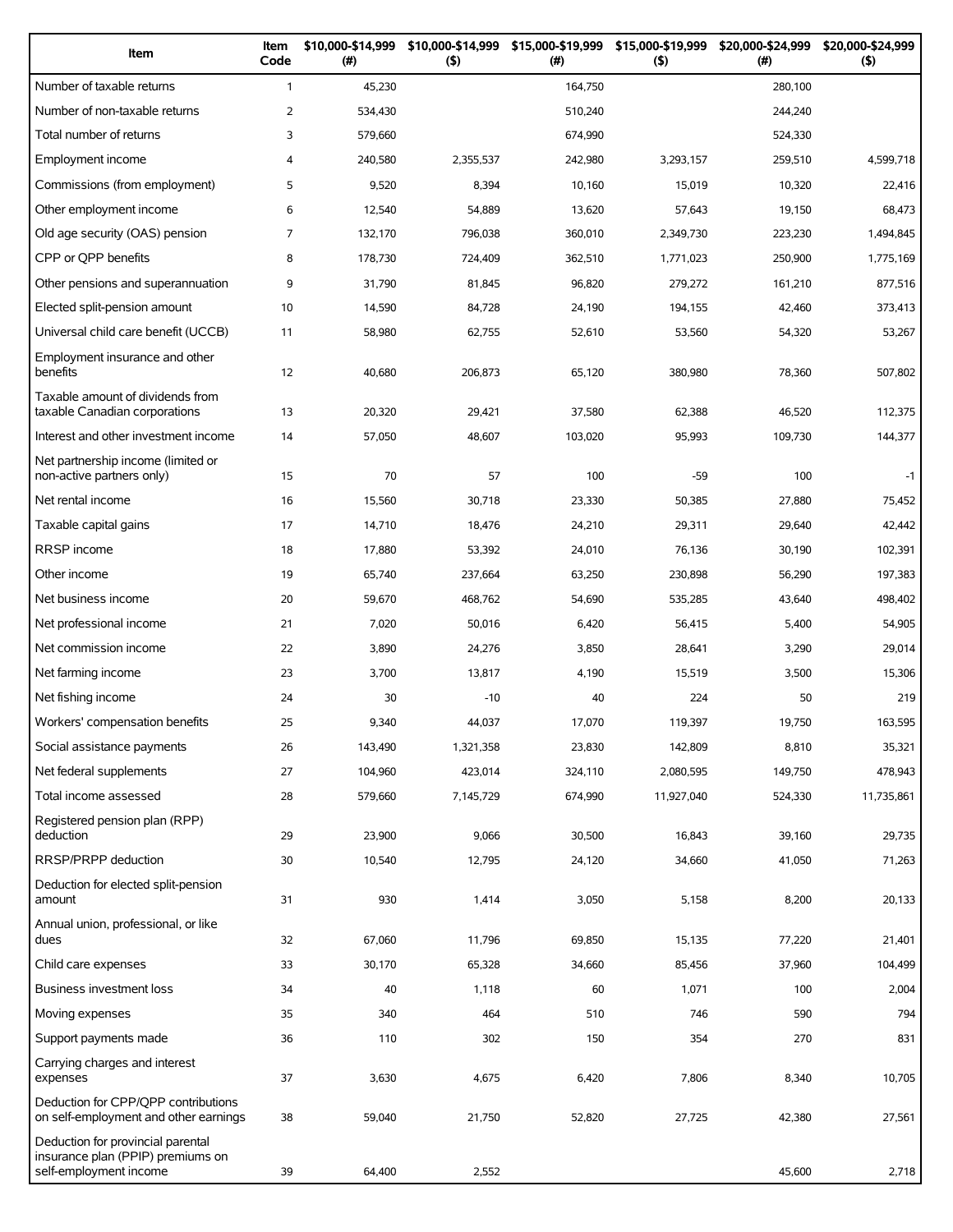| Item                                                                   | Item<br>Code | \$10,000-\$14,999<br>(#) | \$10,000-\$14,999<br>$($ \$) | $(\#)$  | \$15,000-\$19,999 \$15,000-\$19,999<br>(5) | \$20,000-\$24,999<br>(#) | \$20,000-\$24,999<br>(5) |
|------------------------------------------------------------------------|--------------|--------------------------|------------------------------|---------|--------------------------------------------|--------------------------|--------------------------|
| Exploration and development<br>expenses                                | 40           |                          |                              |         |                                            | 40                       | 136                      |
| Other employment expenses                                              | 41           | 1,180                    | 2,450                        | 2,130   | 4,666                                      | 3,320                    | 8,155                    |
| Clergy residence deduction                                             | 42           | 30                       | 120                          | 40      | 196                                        | 70                       | 385                      |
| Other deductions                                                       | 43           | 9,750                    | 6,457                        | 14,870  | 10,767                                     | 17,560                   | 11,214                   |
| Total deductions before adjustments                                    | 44           | 159,240                  | 140,731                      | 172,000 | 213,833                                    | 188,680                  | 311,902                  |
| Social benefits repayment                                              | 45           |                          |                              |         |                                            |                          |                          |
| Net income                                                             | 46           | 579,450                  | 7,006,598                    | 674,880 | 11,714,384                                 | 524,250                  | 11,425,268               |
| Canadian Forces personnel and<br>police deduction                      | 47           |                          |                              |         |                                            |                          |                          |
| Security options deductions                                            | 48           | 10                       | 24                           | 20      | 17                                         | 20                       | 8                        |
| Other payments deduction                                               | 49           | 252,390                  | 1,788,478                    | 359,520 | 2,342,887                                  | 175,340                  | 677.861                  |
| Non-capital losses of other years                                      | 50           | 430                      | 545                          | 910     | 2,018                                      | 910                      | 2,978                    |
| Net capital losses of other years                                      | 51           | 850                      | 1,011                        | 1,840   | 1,943                                      | 2,830                    | 2,560                    |
| Capital gains deduction                                                | 52           | 90                       | 267                          | 160     | 405                                        | 240                      | 1,008                    |
| Northern residents deductions                                          | 53           | 950                      | 2,203                        | 1,890   | 5,872                                      | 1,820                    | 6,443                    |
| Additional deductions                                                  | 54           | 3,030                    | 5,762                        | 9,280   | 57,125                                     | 8,630                    | 40,427                   |
| Farming/fishing losses of prior years                                  | 55           |                          |                              | 140     | 315                                        | 140                      | 487                      |
| Total deductions from net income                                       | 56           | 255,040                  | 1,798,368                    | 364,230 | 2,410,592                                  | 181,880                  | 731,807                  |
| Taxable income assessed                                                | 57           | 503,760                  | 5,209,934                    | 667,390 | 9,319,169                                  | 521,270                  | 10,695,188               |
| Basic personal amount                                                  | 58           | 579,660                  | 6,622,900                    | 674,990 | 7,728,257                                  | 524,330                  | 6,005,748                |
| Age amount                                                             | 59           | 134,500                  | 955,678                      | 361,460 | 2,574,286                                  | 224,560                  | 1,599,570                |
| Spouse or common-law partner<br>amount                                 | 60           | 25,350                   | 185,925                      | 40,700  | 244,514                                    | 42,260                   | 235,340                  |
| Amount for an eligible dependant                                       | 61           | 21,110                   | 229,272                      | 16,310  | 171,352                                    | 16,700                   | 175,035                  |
| Family caregiver amount for children<br>under 18 years of age          | 62           | 1,180                    | 3,054                        | 970     | 2,353                                      | 1,120                    | 2,776                    |
| Amount for infirm dependants age 18<br>or older                        | 63           | 90                       | 373                          | 130     | 501                                        | 140                      | 504                      |
| CPP or QPP contributions through<br>employment                         | 64           | 210,850                  | 79,770                       | 224,630 | 130,906                                    | 245,080                  | 198,817                  |
| CPP or OPP contributions on<br>self-employment and other earnings      | 65           | 59,040                   | 21,750                       | 52,820  | 27,725                                     | 42,380                   | 27,561                   |
| Employment insurance premiums                                          | 66           | 217,900                  | 34,861                       | 223,040 | 48,598                                     | 240,550                  | 67,732                   |
| PPIP premiums paid                                                     | 67           |                          |                              |         |                                            |                          |                          |
| PPIP premiums payable on<br>employment income                          | 68           |                          |                              | 6,420   | 366                                        | 5,930                    | 448                      |
| PPIP premiums payable on<br>self-employment income                     | 69           | 64,720                   | 3,295                        |         |                                            | 45,940                   | 3,508                    |
| Volunteer firefighters' amount/search<br>and rescue volunteers' amount | 70           | 150                      | 435                          | 180     | 552                                        | 240                      | 714                      |
| Canada employment amount                                               | 71           | 245,830                  | 275,631                      | 248,630 | 279,128                                    | 269,080                  | 300,075                  |
| Public transit amount                                                  | 72           | 37,730                   | 29,009                       | 37,370  | 24,675                                     | 36,030                   | 26,533                   |
| Children's arts amount                                                 | 73           | 2,300                    | 578                          | 2,930   | 732                                        | 3,680                    | 924                      |
| Home accessibility expenses                                            | 74           | 80                       | 269                          | 350     | 999                                        | 400                      | 1,078                    |
| Home buyers' amount                                                    | 75           | 520                      | 2,106                        | 1,140   | 4,478                                      | 1,980                    | 7,770                    |
| Pension income amount                                                  | 76           | 43,730                   | 64,091                       | 116,170 | 176,539                                    | 187,180                  | 347,775                  |
| Caregiver amount                                                       | 77           | 2,010                    | 8,907                        | 3,140   | 14,519                                     | 3,070                    | 14,273                   |
| Disability amount                                                      | 78           | 22,550                   | 179,792                      | 15,710  | 124,846                                    | 11,200                   | 88,759                   |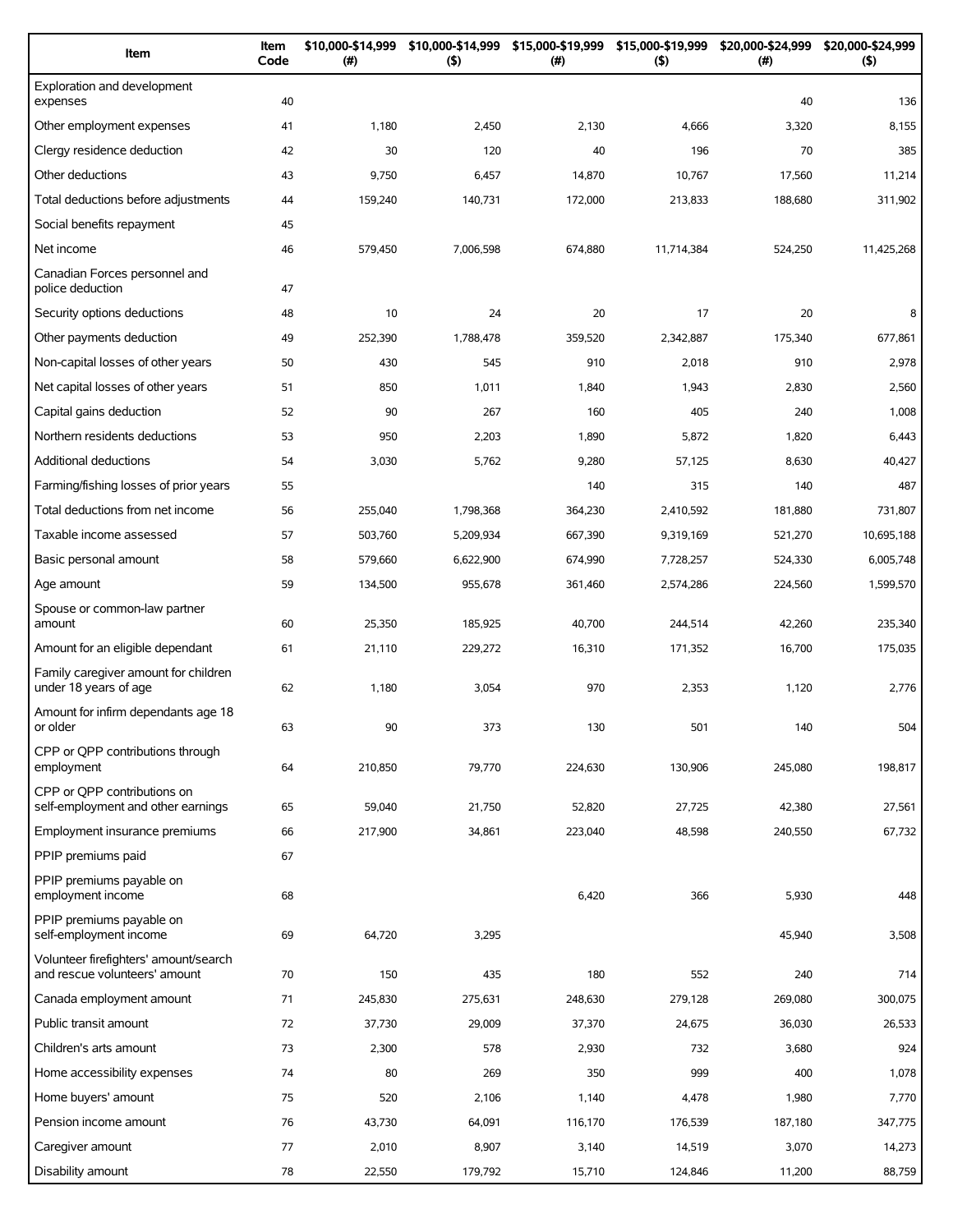| Item                                                                 | Item<br>Code | \$10,000-\$14,999<br>(#) | \$10,000-\$14,999<br>(5) | (#)     | \$15,000-\$19,999 \$15,000-\$19,999 \$20,000-\$24,999<br>(5) | (#)     | \$20,000-\$24,999<br>(5) |
|----------------------------------------------------------------------|--------------|--------------------------|--------------------------|---------|--------------------------------------------------------------|---------|--------------------------|
| Disability amount transferred from a<br>dependant                    | 79           | 1,990                    | 21,357                   | 2,470   | 23,373                                                       | 2,570   | 24,775                   |
| Interest paid on student loans                                       | 80           | 1,050                    | 322                      | 4,600   | 1,399                                                        | 8,060   | 2,458                    |
| Tuition, education, and textbook<br>amounts                          | 81           | 32,110                   | 24,408                   | 85,950  | 244,297                                                      | 62,320  | 300,608                  |
| Tuition, education, and textbook<br>amounts transferred from a child | 82           | 540                      | 1,090                    | 2,080   | 6,203                                                        | 3,880   | 14,917                   |
| Amounts transferred from spouse or<br>common-law partner             | 83           | 40,560                   | 209,956                  | 46,940  | 280,178                                                      | 40,470  | 241,008                  |
| Medical expenses                                                     | 84           | 106,720                  | 197,573                  | 208,600 | 435,366                                                      | 241,800 | 487,056                  |
| Total tax credits on personal amounts                                | 85           | 579,660                  | 1,374,789                | 674,990 | 1,885,133                                                    | 524,330 | 1,530,073                |
| Allowable charitable donations and<br>government gifts               | 86           | 14,340                   | 2,707                    | 39,390  | 13,377                                                       | 62,010  | 19,451                   |
| Eligible cultural and ecological gifts                               | 87           | 70                       | 18                       | 160     | 57                                                           | 190     | 119                      |
| Total tax credit on donations and gifts                              | 88           | 13,480                   | 641                      | 37,950  | 3,374                                                        | 60,230  | 4,769                    |
| Total federal non-refundable tax<br>credits                          | 89           | 579,660                  | 1,375,430                | 674.990 | 1,888,507                                                    | 524,330 | 1,534,843                |
| Federal dividend tax credit                                          | 90           | 6,040                    | 350                      | 14,820  | 2,384                                                        | 28,610  | 7,011                    |
| Minimum tax carryover                                                | 91           |                          |                          | 190     | 76                                                           | 300     | 208                      |
| Basic federal tax                                                    | 92           | 45,980                   | 8,182                    | 167,010 | 75,582                                                       | 284,330 | 223,294                  |
| Federal foreign tax credit                                           | 93           | 690                      | 25                       | 2,920   | 97                                                           | 6,880   | 249                      |
| Federal political contribution tax credit                            | 94           |                          |                          | 120     | 8                                                            | 380     | 32                       |
| Investment tax credit                                                | 95           | 30                       | 3                        | 100     | 37                                                           | 120     | 72                       |
| Labour-sponsored funds tax credit<br>(federally registered)          | 96           | 20                       | $\mathbf{1}$             |         |                                                              | 440     | 26                       |
| Labour-sponsored funds tax credit<br>(provincially registered)       | 97           | 210                      | 20                       | 1,580   | 243                                                          | 4,140   | 897                      |
| Alternative minimum tax payable                                      | 98           |                          |                          |         |                                                              |         |                          |
| Net federal tax                                                      | 99           | 45,100                   | 8,193                    | 164,690 | 75,242                                                       | 280,060 | 222,067                  |
| CPP contributions on<br>self-employment                              | 100          |                          |                          |         |                                                              |         |                          |
| Social Benefits repayment                                            | 101          |                          |                          |         |                                                              |         |                          |
| Working income tax benefit (WITB)                                    | 102          | 101,050                  | 121,827                  | 104,030 | 67,668                                                       | 24,420  | 11,488                   |
| Children's fitness tax credit                                        | 103          | 7,900                    | 461                      | 9,630   | 568                                                          | 11,690  | 683                      |
| Eligible educator school supply tax<br>credit                        | 104          | 110                      | 6                        | 120     | 7                                                            | 160     | 9                        |
| Net provincial or territorial tax                                    | 105          |                          |                          | 30      | 4                                                            | 40      | 12                       |
| Total tax payable                                                    | 106          | 45,230                   | 8,215                    | 164,750 | 75,277                                                       | 280,100 | 222,104                  |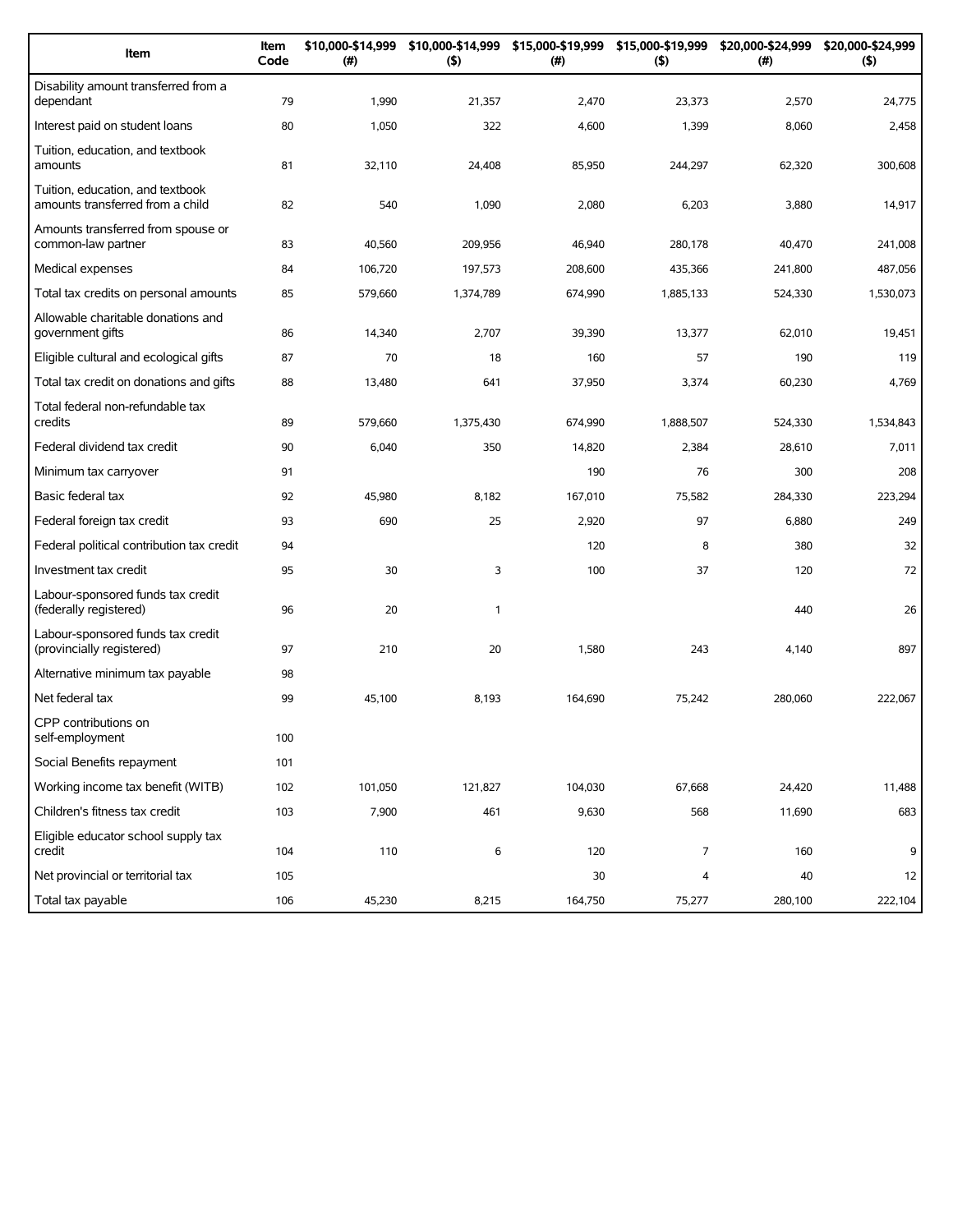| Item                                                                                             | Item<br>Code   | \$25,000-\$29,999<br>(# ) | \$25,000-\$29,999<br>(5) | \$30,000-\$34,999<br>(# ) | \$30,000-\$34,999<br>(5) | \$35,000-\$39,999<br>(#) | \$35,000-\$39,999<br>$($ \$) |
|--------------------------------------------------------------------------------------------------|----------------|---------------------------|--------------------------|---------------------------|--------------------------|--------------------------|------------------------------|
| Number of taxable returns                                                                        | $\mathbf{1}$   | 334,730                   |                          | 360,620                   |                          | 384,390                  |                              |
| Number of non-taxable returns                                                                    | $\overline{2}$ | 88,770                    |                          | 44,050                    |                          | 24,300                   |                              |
| Total number of returns                                                                          | 3              | 423,510                   |                          | 404.670                   |                          | 408,680                  |                              |
| Employment income                                                                                | 4              | 264,640                   | 5,821,740                | 276,320                   | 7,356,280                | 289,560                  | 9,117,306                    |
| Commissions (from employment)                                                                    | 5              | 10,280                    | 31,508                   | 9,760                     | 41,341                   | 8,940                    | 51,931                       |
| Other employment income                                                                          | 6              | 23,280                    | 85,350                   | 28,530                    | 93,341                   | 34,050                   | 102,835                      |
| Old age security (OAS) pension                                                                   | $\overline{7}$ | 127,310                   | 843,816                  | 103,160                   | 681.383                  | 98,980                   | 652.440                      |
| CPP or QPP benefits                                                                              | 8              | 157,610                   | 1,140,147                | 135,670                   | 1,012,859                | 131,680                  | 1,009,056                    |
| Other pensions and superannuation                                                                | 9              | 116,550                   | 1,203,862                | 104,760                   | 1,520,202                | 105,510                  | 1,890,855                    |
| Elected split-pension amount                                                                     | 10             | 31,030                    | 329,722                  | 26,610                    | 328,415                  | 33,150                   | 395,355                      |
| Universal child care benefit (UCCB)                                                              | 11             | 53,930                    | 52,591                   | 54,530                    | 53,139                   | 54,920                   | 53,019                       |
| Employment insurance and other<br>benefits                                                       | 12             | 82,080                    | 576,363                  | 80,550                    | 600,400                  | 73,530                   | 557,152                      |
| Taxable amount of dividends from<br>taxable Canadian corporations                                | 13             | 42,220                    | 154,013                  | 42,390                    | 185,775                  | 48,410                   | 277,992                      |
| Interest and other investment income                                                             | 14             | 80,910                    | 121,000                  | 74,960                    | 115,547                  | 77,090                   | 121,001                      |
| Net partnership income (limited or<br>non-active partners only)                                  | 15             | 90                        | 51                       | 90                        | 40                       | 100                      | 137                          |
| Net rental income                                                                                | 16             | 25,240                    | 77,756                   | 24,460                    | 74,084                   | 25,510                   | 74,744                       |
| Taxable capital gains                                                                            | 17             | 26,620                    | 49,654                   | 26,300                    | 54,401                   | 28,660                   | 63,804                       |
| <b>RRSP</b> income                                                                               | 18             | 30,410                    | 114,200                  | 33,350                    | 126,412                  | 38,320                   | 144,611                      |
| Other income                                                                                     | 19             | 47,120                    | 173,082                  | 45,610                    | 176,017                  | 46,800                   | 176,931                      |
| Net business income                                                                              | 20             | 34,790                    | 448,340                  | 28,600                    | 381,338                  | 24,220                   | 313,923                      |
| Net professional income                                                                          | 21             | 4,520                     | 52,712                   | 4,080                     | 50,691                   | 3,880                    | 48,507                       |
| Net commission income                                                                            | 22             | 2,910                     | 29,000                   | 2,490                     | 28,279                   | 2,280                    | 28.174                       |
| Net farming income                                                                               | 23             | 3,050                     | 14,350                   | 2,730                     | 13,684                   | 2,660                    | 12,162                       |
| Net fishing income                                                                               | 24             | 50                        | 205                      | 90                        | 537                      | 80                       | 900                          |
| Workers' compensation benefits                                                                   | 25             | 19,840                    | 190,631                  | 18,540                    | 188,179                  | 17,720                   | 174,680                      |
| Social assistance payments                                                                       | 26             | 4,330                     | 16,607                   | 2,320                     | 10,191                   | 1,240                    | 5,762                        |
| Net federal supplements                                                                          | 27             | 31,180                    | 93,600                   | 12,260                    | 40,936                   | 6,830                    | 21,793                       |
| Total income assessed                                                                            | 28             | 423,510                   | 11,630,600               | 404,670                   | 13,143,818               | 408,680                  | 15,304,807                   |
| Registered pension plan (RPP)                                                                    |                |                           |                          |                           |                          |                          |                              |
| deduction                                                                                        | 29             | 51,020                    | 49,923                   | 70,190                    | 88,393                   | 99,870                   | 166,307                      |
| RRSP/PRPP deduction                                                                              | 30             | 59,800                    | 116,596                  | 82,220                    | 177,774                  | 104,920                  | 254,334                      |
| Deduction for elected split-pension<br>amount                                                    | 31             | 16,610                    | 62,196                   | 24,050                    | 126,056                  | 30,430                   | 191,996                      |
| Annual union, professional, or like<br>dues                                                      | 32             | 85,640                    | 28,722                   | 99,620                    | 40,682                   | 122,680                  | 61,608                       |
| Child care expenses                                                                              | 33             | 39,410                    | 117,859                  | 41,740                    | 133,308                  | 42,570                   | 141,514                      |
| Business investment loss                                                                         | 34             | 90                        | 1,500                    | 90                        | 1,529                    | 110                      | 2,353                        |
| Moving expenses                                                                                  | 35             | 590                       | 1,025                    | 560                       | 1,031                    | 570                      | 1,299                        |
| Support payments made                                                                            | 36             | 380                       | 1,585                    | 420                       | 1,855                    | 470                      | 2,538                        |
| Carrying charges and interest<br>expenses                                                        | 37             | 8,760                     | 13,334                   | 9,170                     | 14,919                   | 10,620                   | 18,276                       |
| Deduction for CPP/QPP contributions<br>on self-employment and other earnings                     | 38             | 34,160                    | 26,236                   | 27,850                    | 23,372                   | 23,290                   | 20,307                       |
| Deduction for provincial parental<br>insurance plan (PPIP) premiums on<br>self-employment income | 39             | 36,440                    | 2,480                    | 29,550                    | 2,158                    | 24,770                   | 1,843                        |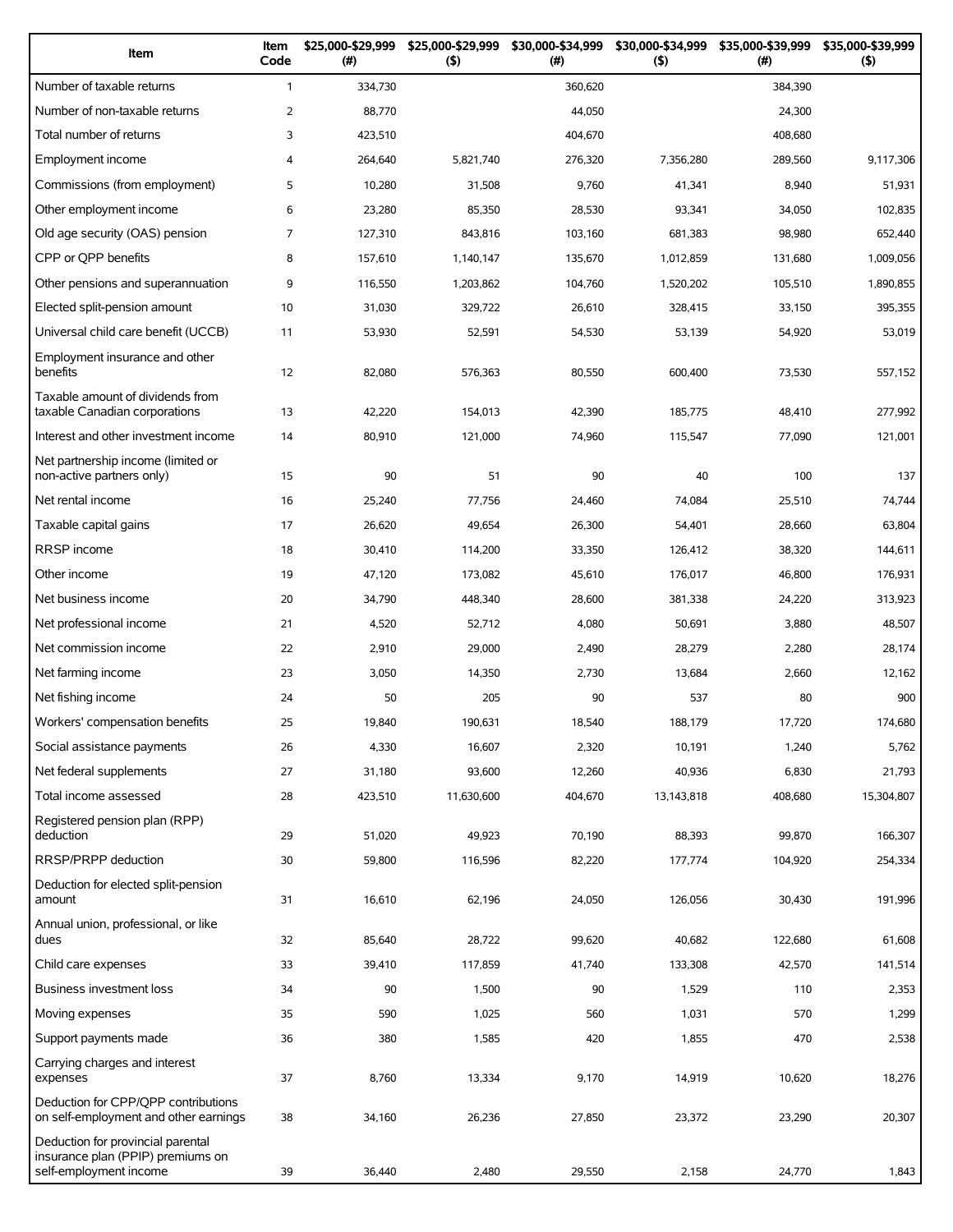| Item                                                                   | Item<br>Code | \$25,000-\$29,999<br>(#) | \$25,000-\$29,999<br>(5) | \$30,000-\$34,999<br>(#) | \$30,000-\$34,999<br>(5) | \$35,000-\$39,999<br>$(\#)$ | \$35,000-\$39,999<br>(5) |
|------------------------------------------------------------------------|--------------|--------------------------|--------------------------|--------------------------|--------------------------|-----------------------------|--------------------------|
| Exploration and development<br>expenses                                | 40           | 50                       | 116                      | 50                       | 150                      | 60                          | 139                      |
| Other employment expenses                                              | 41           | 4,140                    | 10,886                   | 5,380                    | 15,032                   | 6,870                       | 20,700                   |
| Clergy residence deduction                                             | 42           | 90                       | 606                      | 190                      | 1,354                    | 210                         | 1,731                    |
| Other deductions                                                       | 43           | 17,030                   | 12,619                   | 16,080                   | 12,555                   | 14,590                      | 13,591                   |
| Total deductions before adjustments                                    | 44           | 206,010                  | 445,914                  | 232,150                  | 640,384                  | 263,910                     | 898,787                  |
| Social benefits repayment                                              | 45           |                          |                          |                          |                          |                             |                          |
| Net income                                                             | 46           | 423,440                  | 11,185,490               | 404,640                  | 12,504,142               | 408,630                     | 14,407,846               |
| Canadian Forces personnel and<br>police deduction                      | 47           |                          |                          |                          |                          |                             |                          |
| Security options deductions                                            | 48           |                          |                          | 40                       | 50                       | 40                          | 44                       |
| Other payments deduction                                               | 49           | 53,970                   | 300,839                  | 32,380                   | 239,307                  | 25,390                      | 202,235                  |
| Non-capital losses of other years                                      | 50           | 760                      | 3,471                    | 590                      | 3,259                    | 540                         | 3,496                    |
| Net capital losses of other years                                      | 51           | 3,610                    | 3,839                    | 3,960                    | 4,823                    | 4,670                       | 6,049                    |
| Capital gains deduction                                                | 52           | 270                      | 1,552                    | 300                      | 2,388                    | 330                         | 3,011                    |
| Northern residents deductions                                          | 53           | 1,740                    | 6,291                    | 1,980                    | 7,248                    | 1,730                       | 6,763                    |
| <b>Additional deductions</b>                                           | 54           | 4,780                    | 28,959                   | 3,520                    | 30,091                   | 2,750                       | 27,615                   |
| Farming/fishing losses of prior years                                  | 55           | 150                      | 703                      | 120                      | 776                      | 130                         | 840                      |
| Total deductions from net income                                       | 56           | 62,730                   | 345,678                  | 41,590                   | 287,976                  | 34,650                      | 250,125                  |
| Taxable income assessed                                                | 57           | 421,300                  | 10,840,576               | 402,970                  | 12,216,798               | 407,470                     | 14,158,372               |
| Basic personal amount                                                  | 58           | 423,510                  | 4,852,840                | 404,670                  | 4,638,488                | 408,680                     | 4,686,099                |
| Age amount                                                             | 59           | 128,550                  | 915,702                  | 104,420                  | 743,844                  | 100,340                     | 700,710                  |
| Spouse or common-law partner<br>amount                                 | 60           | 36,230                   | 222,366                  | 32,010                   | 212,998                  | 27,770                      | 197,668                  |
| Amount for an eligible dependant                                       | 61           | 15,600                   | 163,487                  | 15,370                   | 161,498                  | 15,800                      | 165,175                  |
| Family caregiver amount for children<br>under 18 years of age          | 62           | 1,290                    | 3,152                    | 1,450                    | 3,549                    | 1,660                       | 4,052                    |
| Amount for infirm dependants age 18<br>or older                        | 63           | 140                      | 451                      | 140                      | 468                      | 150                         | 512                      |
| CPP or QPP contributions through<br>employment                         | 64           | 254,040                  | 264,642                  | 267,620                  | 346,226                  | 281,720                     | 439,596                  |
| CPP or OPP contributions on<br>self-employment and other earnings      | 65           | 34,160                   | 26,236                   | 27,850                   | 23,372                   | 23,290                      | 20,307                   |
| Employment insurance premiums                                          | 66           | 247,280                  | 85,704                   | 259,580                  | 108,267                  | 273,770                     | 134,657                  |
| PPIP premiums paid                                                     | 67           |                          |                          |                          |                          | 279,330                     | 49,142                   |
| PPIP premiums payable on<br>employment income                          | 68           | 5,560                    | 525                      | 5,350                    | 618                      | 5,190                       | 720                      |
| PPIP premiums payable on<br>self-employment income                     | 69           | 36,730                   | 3,200                    |                          |                          | 25,010                      | 2,379                    |
| Volunteer firefighters' amount/search<br>and rescue volunteers' amount | 70           | 280                      | 837                      | 400                      | 1,191                    | 520                         | 1,572                    |
| Canada employment amount                                               | 71           | 275,740                  | 307,090                  | 289,150                  | 321,501                  | 304,420                     | 337,983                  |
| Public transit amount                                                  | 72           | 32,400                   | 25,455                   | 31,030                   | 25,303                   | 32,010                      | 27,305                   |
| Children's arts amount                                                 | 73           | 4,170                    | 1,028                    | 4,800                    | 1,179                    | 5,760                       | 1,440                    |
| Home accessibility expenses                                            | 74           | 350                      | 1,168                    | 360                      | 1,281                    | 370                         | 1,349                    |
| Home buyers' amount                                                    | 75           | 2,880                    | 11,482                   | 3,960                    | 15,953                   | 4,790                       | 19,747                   |
| Pension income amount                                                  | 76           | 133,590                  | 261,569                  | 117,900                  | 232,117                  | 117,810                     | 232,484                  |
| Caregiver amount                                                       | 77           | 3,060                    | 14,102                   | 3,250                    | 15,417                   | 3,390                       | 16,237                   |
| Disability amount                                                      | 78           | 8,330                    | 66,452                   | 6,680                    | 53,392                   | 5,840                       | 46,729                   |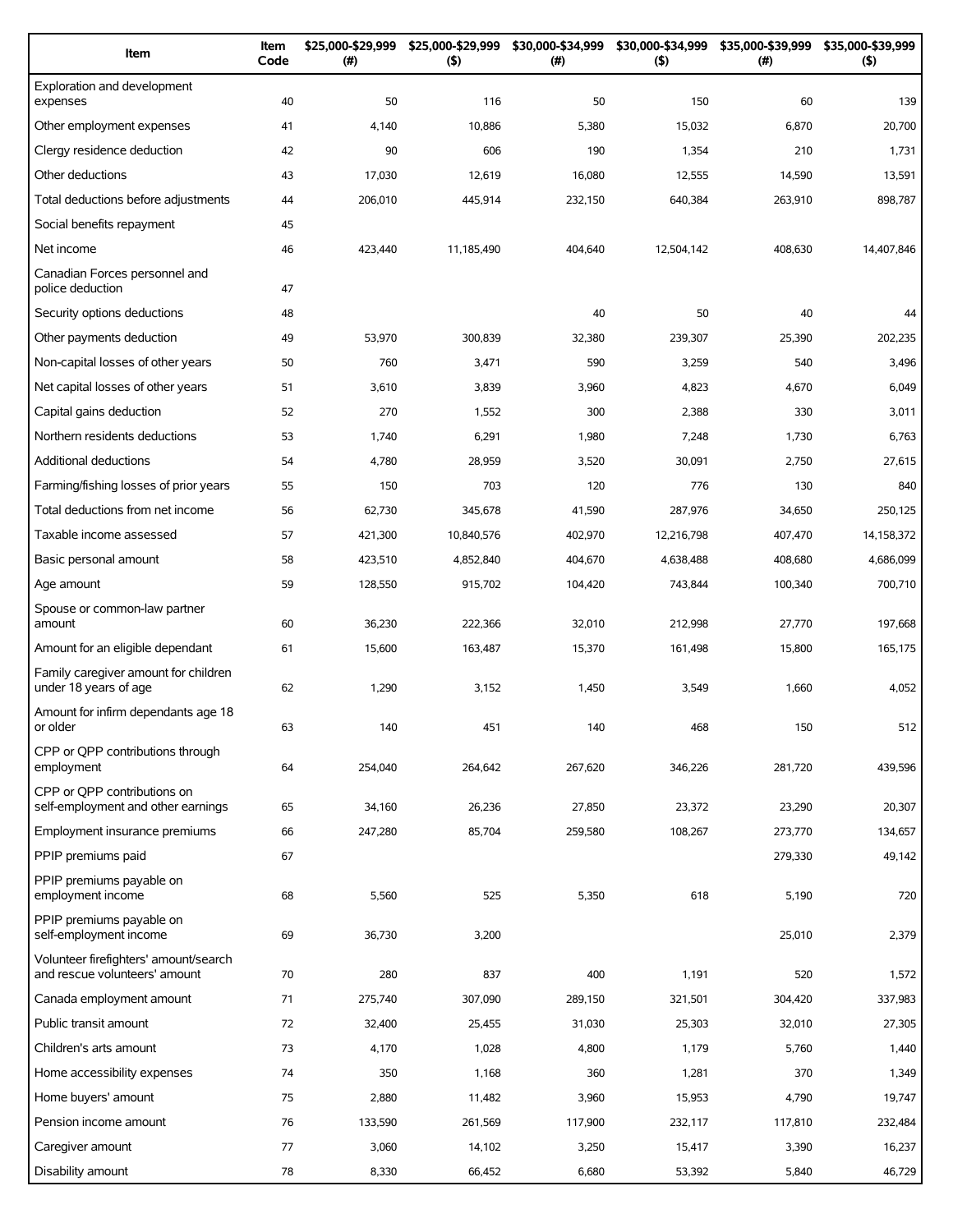| Item                                                                 | Item<br>Code | \$25,000-\$29,999<br>(#) | \$25,000-\$29,999<br>(5) | \$30,000-\$34,999<br>(#) | \$30,000-\$34,999<br>(5) | \$35,000-\$39,999<br>(#) | \$35,000-\$39,999<br>(5) |
|----------------------------------------------------------------------|--------------|--------------------------|--------------------------|--------------------------|--------------------------|--------------------------|--------------------------|
| Disability amount transferred from a<br>dependant                    | 79           | 2,680                    | 26,416                   | 3,120                    | 32,141                   | 3,450                    | 36,186                   |
| Interest paid on student loans                                       | 80           | 10,940                   | 3,521                    | 13,120                   | 4,464                    | 14,270                   | 4,909                    |
| Tuition, education, and textbook<br>amounts                          | 81           | 47,520                   | 254,275                  | 37,590                   | 206,942                  | 30,290                   | 164,942                  |
| Tuition, education, and textbook<br>amounts transferred from a child | 82           | 5,750                    | 22,840                   | 7,060                    | 29,530                   | 9,100                    | 38,650                   |
| Amounts transferred from spouse or<br>common-law partner             | 83           | 30,670                   | 177,909                  | 22,480                   | 123,940                  | 16,940                   | 82,059                   |
| Medical expenses                                                     | 84           | 215,590                  | 446,779                  | 205,560                  | 432,012                  | 200,080                  | 438,533                  |
| Total tax credits on personal amounts                                | 85           | 423,510                  | 1,228,587                | 404,670                  | 1,166,736                | 408,680                  | 1,177,697                |
| Allowable charitable donations and<br>government gifts               | 86           | 69,120                   | 25,044                   | 75,970                   | 30,403                   | 84,780                   | 35,750                   |
| Eligible cultural and ecological gifts                               | 87           | 140                      | 72                       | 150                      | 112                      | 150                      | 126                      |
| Total tax credit on donations and gifts                              | 88           | 67,490                   | 6,214                    | 74,460                   | 7,637                    | 83,230                   | 9,034                    |
| Total federal non-refundable tax<br>credits                          | 89           | 423,510                  | 1,234,801                | 404.670                  | 1,174,373                | 408,680                  | 1,186,731                |
| Federal dividend tax credit                                          | 90           | 36,660                   | 13,276                   | 40,430                   | 18,388                   | 47,850                   | 28,837                   |
| Minimum tax carryover                                                | 91           | 400                      | 382                      | 480                      | 677                      | 520                      | 875                      |
| Basic federal tax                                                    | 92           | 337,460                  | 427,945                  | 362,230                  | 663,098                  | 385,400                  | 920,807                  |
| Federal foreign tax credit                                           | 93           | 10,720                   | 389                      | 12,740                   | 672                      | 15,130                   | 872                      |
| Federal political contribution tax credit                            | 94           | 590                      | 59                       | 760                      | 74                       | 980                      | 96                       |
| Investment tax credit                                                | 95           | 130                      | 91                       | 120                      | 105                      | 130                      | 137                      |
| Labour-sponsored funds tax credit<br>(federally registered)          | 96           | 780                      | 50                       | 1,280                    | 89                       | 2,070                    | 153                      |
| Labour-sponsored funds tax credit<br>(provincially registered)       | 97           | 7,560                    | 1,969                    | 12,680                   | 3,600                    | 19,620                   | 5,955                    |
| Alternative minimum tax payable                                      | 98           |                          |                          |                          |                          |                          |                          |
| Net federal tax                                                      | 99           | 334,710                  | 425,430                  | 360,610                  | 658,594                  | 384,380                  | 913,644                  |
| CPP contributions on<br>self-employment                              | 100          |                          |                          |                          |                          |                          |                          |
| Social Benefits repayment                                            | 101          |                          |                          |                          |                          |                          |                          |
| Working income tax benefit (WITB)                                    | 102          | 5,250                    | 3,543                    | 2,090                    | 877                      | 540                      | 377                      |
| Children's fitness tax credit                                        | 103          | 14,130                   | 832                      | 17,220                   | 1,015                    | 20,570                   | 1,238                    |
| Eligible educator school supply tax<br>credit                        | 104          | 190                      | 8                        | 250                      | 13                       | 280                      | 14                       |
| Net provincial or territorial tax                                    | 105          | 50                       | 18                       | 50                       | 24                       | 40                       | 30                       |
| Total tax payable                                                    | 106          | 334,730                  | 425,474                  | 360,620                  | 658,642                  | 384,390                  | 913,688                  |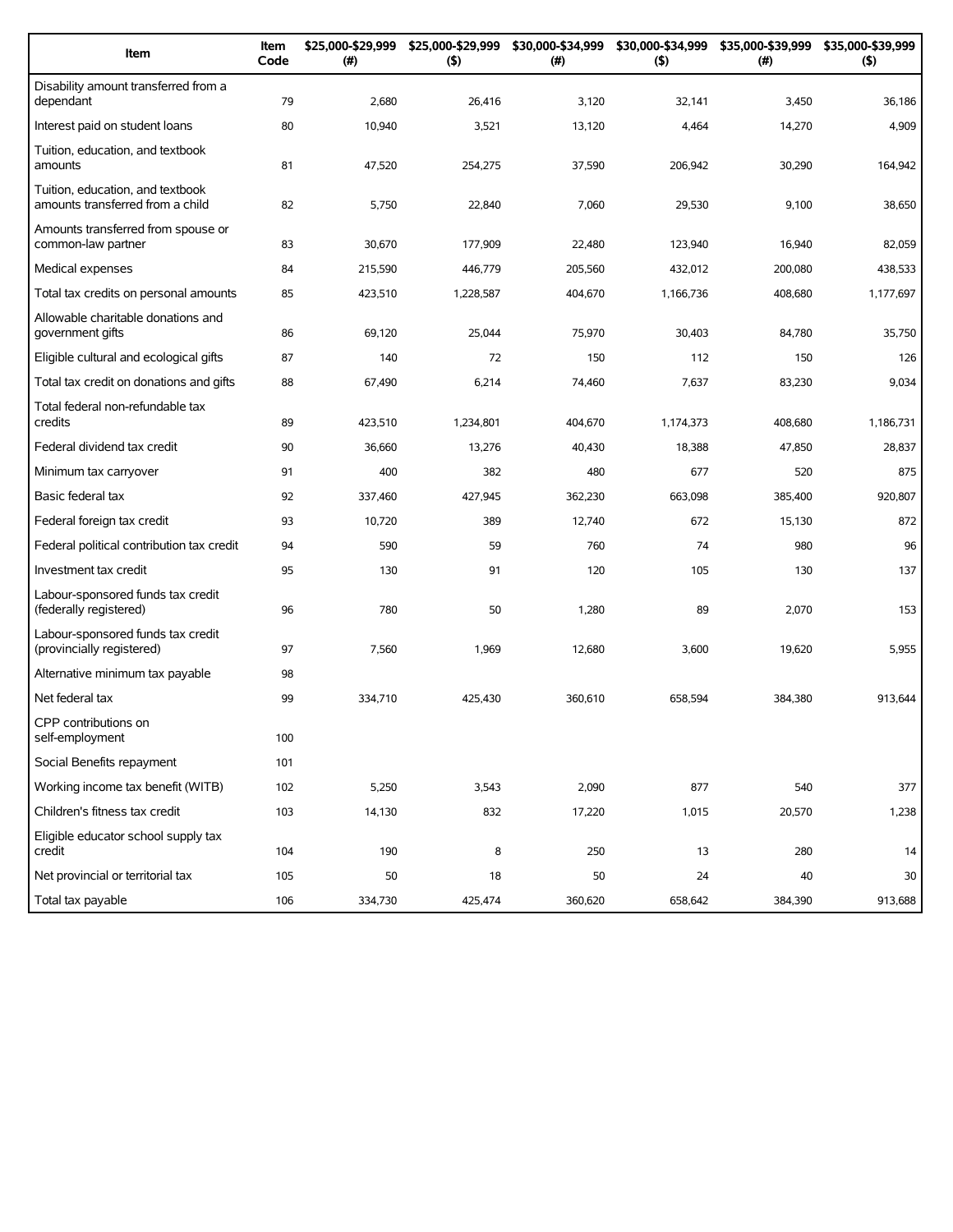| Item                                                                                          | Item<br>Code   | \$40,000-\$44,999<br>(# ) | \$40,000-\$44,999<br>$($ \$) | \$45,000-\$49,999<br>(#) | \$45,000-\$49,999<br>(5) | \$50,000-<br>\$54,999<br>(# ) | \$50,000-<br>\$54,999<br>(5) |
|-----------------------------------------------------------------------------------------------|----------------|---------------------------|------------------------------|--------------------------|--------------------------|-------------------------------|------------------------------|
| Number of taxable returns                                                                     | $\mathbf{1}$   | 363,630                   |                              | 332,620                  |                          | 274,680                       |                              |
| Number of non-taxable returns                                                                 | $\overline{2}$ | 14,160                    |                              | 8,110                    |                          | 4,690                         |                              |
| Total number of returns                                                                       | 3              | 377,790                   |                              | 340,720                  |                          | 279,380                       |                              |
| Employment income                                                                             | 4              | 282,140                   | 10,207,265                   | 246,740                  | 9,839,007                | 216,240                       | 9,712,690                    |
| Commissions (from employment)                                                                 | 5              | 8,130                     | 63,184                       | 7,320                    | 70,058                   | 6,420                         | 78,636                       |
| Other employment income                                                                       | 6              | 36,050                    | 108,801                      | 37,570                   | 110,410                  | 34,570                        | 92,458                       |
| Old age security (OAS) pension                                                                | 7              | 76,630                    | 503.368                      | 75,050                   | 492,732                  | 52,510                        | 344.199                      |
| CPP or OPP benefits                                                                           | 8              | 109,420                   | 861,044                      | 109,590                  | 872,405                  | 76,750                        | 631,117                      |
| Other pensions and superannuation                                                             | 9              | 89,760                    | 2,033,821                    | 93,500                   | 2,416,871                | 66,410                        | 2,046,232                    |
| Elected split-pension amount                                                                  | 10             | 20,750                    | 271,552                      | 35,910                   | 428,219                  | 11,520                        | 124,340                      |
| Universal child care benefit (UCCB)                                                           | 11             | 52,390                    | 50,194                       | 41,510                   | 40,355                   | 35,460                        | 34,404                       |
| Employment insurance and other benefits                                                       | 12             | 62,910                    | 489,484                      | 53,460                   | 421,963                  | 42,400                        | 344,001                      |
| Taxable amount of dividends from taxable Canadian<br>corporations                             | 13             | 47,340                    | 312,501                      | 50,530                   | 351,268                  | 42,800                        | 324,504                      |
| Interest and other investment income                                                          | 14             | 71,950                    | 113,308                      | 73,150                   | 118,505                  | 59,920                        | 97,765                       |
| Net partnership income (limited or non-active<br>partners only)                               | 15             | 120                       | 156                          | 130                      | 47                       | 140                           | 155                          |
| Net rental income                                                                             | 16             | 25,070                    | 73,381                       | 24,260                   | 71,313                   | 21,160                        | 68,190                       |
| Taxable capital gains                                                                         | 17             | 27,480                    | 67,217                       | 30,130                   | 78,677                   | 25,160                        | 77,424                       |
| RRSP income                                                                                   | 18             | 39,960                    | 153,141                      | 38,600                   | 163,381                  | 33,000                        | 136,712                      |
| Other income                                                                                  | 19             | 45,790                    | 180,544                      | 46,510                   | 186,332                  | 38,180                        | 150,083                      |
| Net business income                                                                           | 20             | 20,430                    | 261,834                      | 18,200                   | 228,458                  | 14,780                        | 194,100                      |
| Net professional income                                                                       | 21             | 3,600                     | 51,096                       | 3,560                    | 54,800                   | 3,210                         | 53,244                       |
| Net commission income                                                                         | 22             | 1,960                     | 26,321                       | 1,770                    | 25,612                   | 1,540                         | 25,926                       |
| Net farming income                                                                            | 23             | 2,520                     | 12,720                       | 2,390                    | 11,220                   | 1,950                         | 8,695                        |
| Net fishing income                                                                            | 24             | 60                        | 1,006                        | 60                       | 1,210                    | 70                            | 1,785                        |
| Workers' compensation benefits                                                                | 25             | 15,260                    | 167,590                      | 11,590                   | 121,424                  | 8,990                         | 88,319                       |
| Social assistance payments                                                                    | 26             | 750                       | 3,709                        | 480                      | 2,724                    | 280                           | 1,345                        |
| Net federal supplements                                                                       | 27             | 3,950                     | 11,904                       | 2,330                    | 7,100                    | 1,320                         | 4,693                        |
| Total income assessed                                                                         | 28             | 377,790                   | 16,033,109                   | 340,720                  | 16,122,177               | 279,380                       | 14,648,057                   |
| Registered pension plan (RPP) deduction                                                       | 29             | 118,720                   | 246,329                      | 109,960                  | 268,232                  | 106,780                       | 314,262                      |
| RRSP/PRPP deduction                                                                           | 30             | 120,320                   | 326,999                      | 117,870                  | 365,980                  | 113,340                       | 404,252                      |
| Deduction for elected split-pension amount                                                    | 31             | 31,330                    | 242,021                      | 32,930                   | 274,423                  | 30,070                        | 312,922                      |
| Annual union, professional, or like dues                                                      | 32             | 132,500                   | 77,105                       | 118,860                  | 76,214                   | 110,980                       | 80,972                       |
| Child care expenses                                                                           | 33             | 40,830                    | 141,349                      | 32,770                   | 119,998                  | 28,320                        | 107,665                      |
| <b>Business investment loss</b>                                                               | 34             | 110                       | 1,953                        | 110                      | 3,195                    | 110                           | 3,479                        |
| Moving expenses                                                                               | 35             | 550                       | 1,314                        | 520                      | 1,404                    | 460                           | 1,599                        |
| Support payments made                                                                         | 36             | 550                       | 3,190                        | 530                      | 3,315                    | 500                           | 3,684                        |
| Carrying charges and interest expenses                                                        | 37             | 10,860                    | 19,344                       | 12,160                   | 21,182                   | 10,810                        | 21,990                       |
| Deduction for CPP/QPP contributions on<br>self-employment and other earnings                  | 38             | 19,840                    | 17,965                       | 17,520                   | 16,535                   | 14,320                        | 14,722                       |
| Deduction for provincial parental insurance plan<br>(PPIP) premiums on self-employment income | 39             | 20,970                    | 1,608                        | 18,530                   | 1,468                    | 15,250                        | 1,300                        |
| Exploration and development expenses                                                          | 40             | 80                        | 267                          | 100                      | 381                      | 100                           | 321                          |
| Other employment expenses                                                                     | 41             | 7,790                     | 24,544                       | 8,150                    | 27,248                   | 8,400                         | 31,090                       |
| Clergy residence deduction                                                                    | 42             | 230                       | 1,998                        | 170                      | 1,552                    | 150                           | 1,489                        |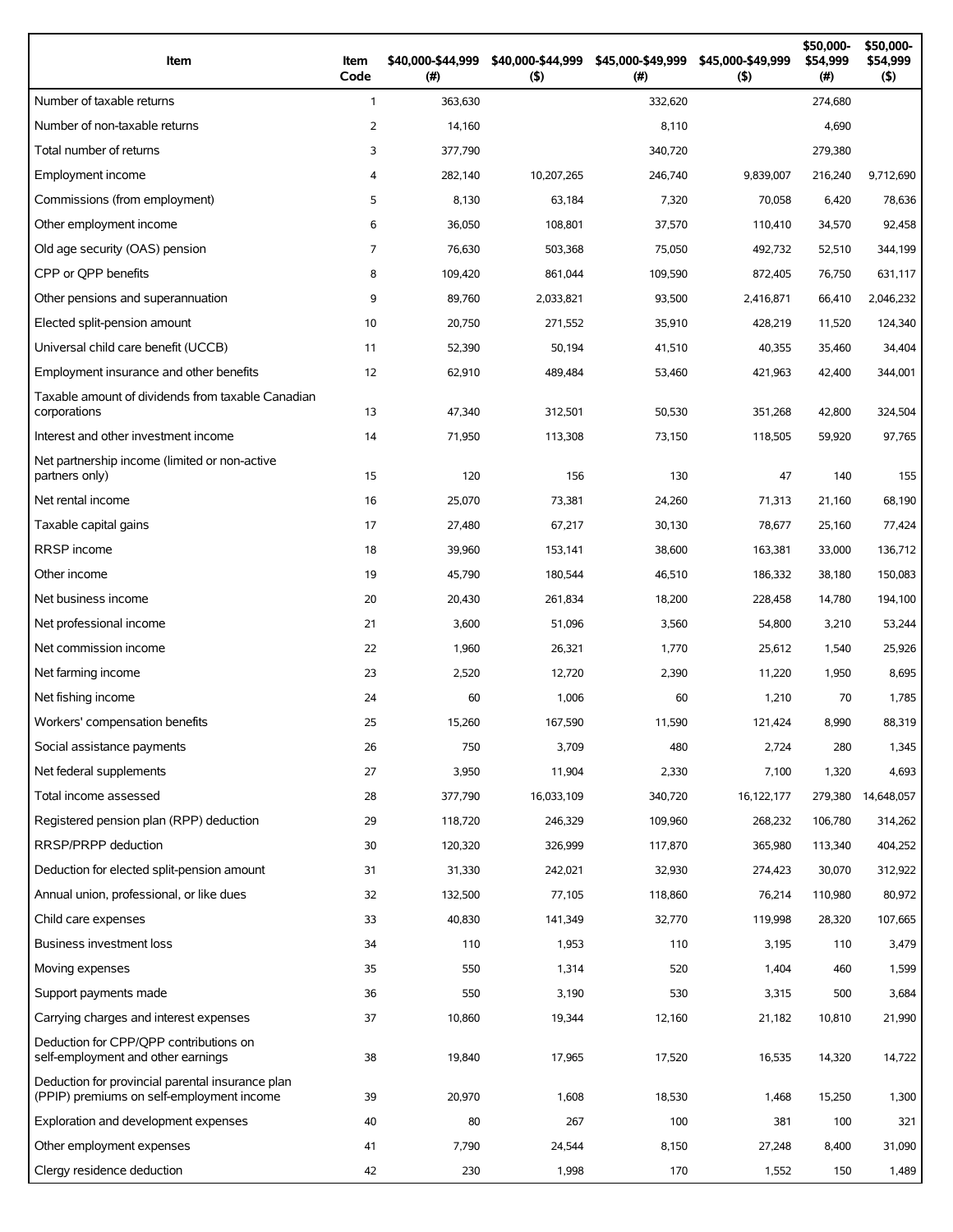| Item                                                                   | Item<br>Code | \$40,000-\$44,999<br>$(\#)$ | \$40,000-\$44,999<br>(5) | \$45,000-\$49,999<br>(# ) | \$45,000-\$49,999<br>$($ \$) | \$50,000-<br>\$54,999<br>(# ) | \$50,000-<br>\$54,999<br>$($ \$) |
|------------------------------------------------------------------------|--------------|-----------------------------|--------------------------|---------------------------|------------------------------|-------------------------------|----------------------------------|
| Other deductions                                                       | 43           | 12,440                      | 12,571                   | 10,430                    | 13,210                       | 8,070                         | 10,878                           |
| Total deductions before adjustments                                    | 44           | 271,360                     | 1,118,777                | 250.470                   | 1.194.507                    | 224,640                       | 1,310,809                        |
| Social benefits repayment                                              | 45           |                             |                          |                           |                              |                               |                                  |
| Net income                                                             | 46           | 377,770                     | 14,914,836               | 340,700                   | 14,929,511                   |                               | 279,340 13,339,270               |
| Canadian Forces personnel and police deduction                         | 47           | 10                          | 71                       |                           |                              |                               |                                  |
| Security options deductions                                            | 48           | 40                          | 34                       | 40                        | 52                           | 70                            | 138                              |
| Other payments deduction                                               | 49           | 19,710                      | 183,203                  | 14,250                    | 131,247                      | 10,510                        | 94,358                           |
| Non-capital losses of other years                                      | 50           | 400                         | 2,841                    | 330                       | 2,338                        | 240                           | 1,962                            |
| Net capital losses of other years                                      | 51           | 4,490                       | 6,189                    | 5,340                     | 6,791                        | 4,560                         | 7,211                            |
| Capital gains deduction                                                | 52           | 360                         | 3,856                    | 370                       | 5,221                        | 370                           | 6,397                            |
| Northern residents deductions                                          | 53           | 1,570                       | 6,282                    | 1,430                     | 5,694                        | 1,270                         | 5,270                            |
| Additional deductions                                                  | 54           | 2,080                       | 25,625                   | 1,770                     | 21,782                       | 1,250                         | 14,863                           |
| Farming/fishing losses of prior years                                  | 55           | 110                         | 773                      | 110                       | 655                          | 90                            | 479                              |
| Total deductions from net income                                       | 56           | 28,070                      | 228,875                  | 23,050                    | 173,826                      | 17,920                        | 130,787                          |
| Taxable income assessed                                                | 57           | 376,760                     | 14,686,617               | 340,240                   | 14,756,076                   | 279,150                       | 13,208,815                       |
| Basic personal amount                                                  | 58           | 377,790                     | 4,332,608                | 340,720                   | 3,907,677                    | 279,380                       | 3,204,312                        |
| Age amount                                                             | 59           | 77,780                      | 502,347                  | 76,230                    | 450,811                      | 53,460                        | 291,256                          |
| Spouse or common-law partner amount                                    | 60           | 24,050                      | 175,502                  | 20,060                    | 146,925                      | 16,900                        | 125,537                          |
| Amount for an eligible dependant                                       | 61           | 14,880                      | 155,054                  | 11,540                    | 119,534                      | 9,730                         | 100,605                          |
| Family caregiver amount for children under 18<br>years of age          | 62           | 1,640                       | 3,959                    | 1,420                     | 3,416                        | 1,290                         | 3,106                            |
| Amount for infirm dependants age 18 or older                           | 63           | 160                         | 616                      | 140                       | 441                          | 100                           | 344                              |
| CPP or QPP contributions through employment                            | 64           | 275,030                     | 500,953                  | 239,490                   | 488,493                      | 210,750                       | 486,400                          |
| CPP or QPP contributions on self-employment and<br>other earnings      | 65           | 19,840                      | 17,965                   | 17,520                    | 16,535                       | 14,320                        | 14,722                           |
| Employment insurance premiums                                          | 66           | 266,680                     | 150,636                  | 232,130                   | 145,128                      | 203,520                       | 140,206                          |
| PPIP premiums paid                                                     | 67           |                             |                          | 235,810                   | 52,727                       | 206,760                       | 51,905                           |
| PPIP premiums payable on employment income                             | 68           | 5,460                       | 891                      | 5,770                     | 1,100                        | 5,750                         | 1,249                            |
| PPIP premiums payable on self-employment<br>income                     | 69           | 21,200                      | 2,076                    | 18,760                    | 1,895                        | 15,420                        | 1,677                            |
| Volunteer firefighters' amount/search and rescue<br>volunteers' amount | 70           | 620                         | 1,857                    | 650                       | 1,950                        | 600                           | 1,806                            |
| Canada employment amount                                               | 71           | 295,670                     | 329,389                  | 259,580                   | 288,256                      | 225,030                       | 252,205                          |
| Public transit amount                                                  | 72           | 31,480                      | 27,855                   | 27,790                    | 25,140                       | 25,480                        | 23,358                           |
| Children's arts amount                                                 | 73           | 6,290                       | 1,552                    | 5,860                     | 1,440                        | 5,820                         | 1,433                            |
| Home accessibility expenses                                            | 74           | 350                         | 1,319                    | 380                       | 1,483                        | 320                           | 1,328                            |
| Home buyers' amount                                                    | 75           | 5,150                       | 21,334                   | 4,640                     | 19,329                       | 4,480                         | 19,065                           |
| Pension income amount                                                  | 76           | 98,910                      | 195,264                  | 107,240                   | 212,462                      | 73,330                        | 144,924                          |
| Caregiver amount                                                       | 77           | 3,240                       | 15,628                   | 2,860                     | 13,943                       | 2,410                         | 11,834                           |
| Disability amount                                                      | 78           | 4,470                       | 35,726                   | 3,790                     | 30,319                       | 2,650                         | 21,220                           |
| Disability amount transferred from a dependant                         | 79           | 3,550                       | 37,968                   | 2,990                     | 32,049                       | 2,640                         | 29,047                           |
| Interest paid on student loans                                         | 80           | 13,820                      | 4,927                    | 12,380                    | 4,460                        | 10,660                        | 3,866                            |
| Tuition, education, and textbook amounts                               | 81           | 24,580                      | 129,785                  | 19,850                    | 100,589                      | 15,690                        | 71,946                           |
| Tuition, education, and textbook amounts<br>transferred from a child   | 82           | 10,510                      | 45,021                   | 10,200                    | 44,841                       | 10,040                        | 44,170                           |
| Amounts transferred from spouse or common-law<br>partner               | 83           | 12,740                      | 60,012                   | 9,070                     | 43,022                       | 6,970                         | 32,412                           |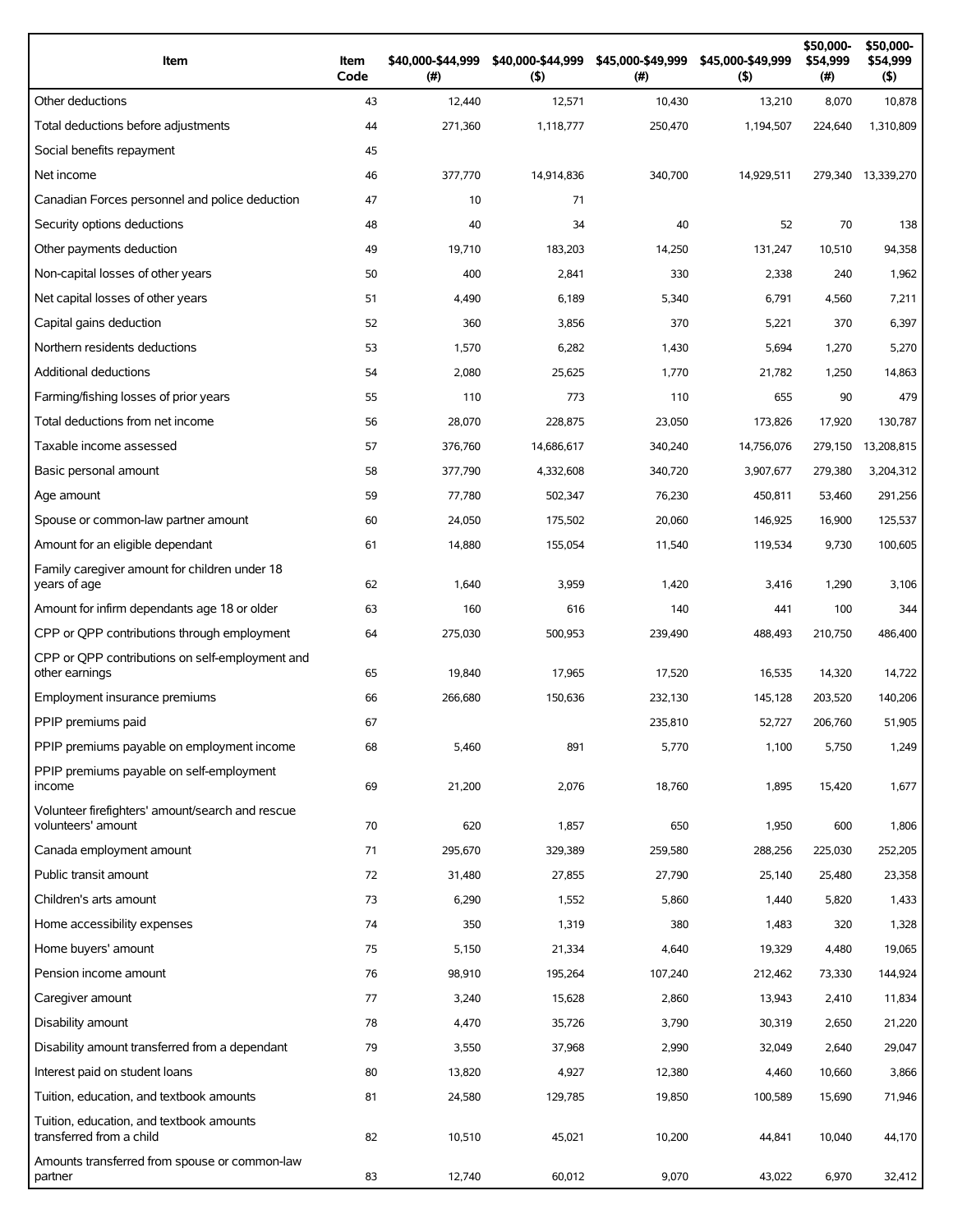| Item                                                           | Item<br>Code | \$40,000-\$44,999<br>(# ) | \$40,000-\$44,999<br>(5) | \$45,000-\$49,999<br>(#) | \$45,000-\$49,999<br>(5) | \$50,000-<br>\$54,999<br>(# ) | \$50,000-<br>\$54,999<br>$($ \$) |
|----------------------------------------------------------------|--------------|---------------------------|--------------------------|--------------------------|--------------------------|-------------------------------|----------------------------------|
| Medical expenses                                               | 84           | 172,920                   | 380,832                  | 143,500                  | 349,044                  | 104,390                       | 246,746                          |
| Total tax credits on personal amounts                          | 85           | 377,790                   | 1,077,921                | 340,720                  | 975,474                  | 279,380                       | 799,026                          |
| Allowable charitable donations and government gifts            | 86           | 85,810                    | 37,776                   | 85,540                   | 38,263                   | 76,940                        | 35,482                           |
| Eligible cultural and ecological gifts                         | 87           | 160                       | 154                      | 150                      | 108                      | 140                           | 169                              |
| Total tax credit on donations and gifts                        | 88           | 84,290                    | 9,602                    | 84,190                   | 9,704                    | 75,760                        | 9,047                            |
| Total federal non-refundable tax credits                       | 89           | 377,790                   | 1,087,522                | 340,720                  | 985,178                  | 279,380                       | 808,073                          |
| Federal dividend tax credit                                    | 90           | 47,350                    | 33,773                   | 50.830                   | 39.180                   | 43.110                        | 36.821                           |
| Minimum tax carryover                                          | 91           | 530                       | 1.157                    | 470                      | 1.165                    | 500                           | 1.459                            |
| Basic federal tax                                              | 92           | 364,410                   | 1,089,542                | 333,190                  | 1,206,216                | 275,130                       | 1,190,358                        |
| Federal foreign tax credit                                     | 93           | 14,860                    | 1,083                    | 17,120                   | 1,420                    | 14,530                        | 1,577                            |
| Federal political contribution tax credit                      | 94           | 960                       | 101                      | 1,250                    | 134                      | 1,090                         | 119                              |
| Investment tax credit                                          | 95           | 130                       | 167                      | 110                      | 130                      | 120                           | 132                              |
| Labour-sponsored funds tax credit (federally<br>registered)    | 96           | 2,460                     | 192                      | 2,430                    | 208                      | 2,460                         | 234                              |
| Labour-sponsored funds tax credit (provincially<br>registered) | 97           | 24,760                    | 8,152                    | 24,200                   | 8,903                    | 24,430                        | 10,051                           |
| Alternative minimum tax payable                                | 98           |                           |                          |                          |                          | 10                            | 27                               |
| Net federal tax                                                | 99           | 363,630                   | 1,079,896                | 332,620                  | 1,195,478                | 274,680                       | 1,178,291                        |
| CPP contributions on self-employment                           | 100          |                           |                          |                          |                          |                               |                                  |
| Social Benefits repayment                                      | 101          |                           |                          |                          |                          |                               |                                  |
| Working income tax benefit (WITB)                              | 102          | 310                       | 242                      | 170                      | 129                      | 90                            | 86                               |
| Children's fitness tax credit                                  | 103          | 23,390                    | 1,432                    | 21,760                   | 1,380                    | 21,810                        | 1,420                            |
| Eligible educator school supply tax credit                     | 104          | 390                       | 19                       | 400                      | 22                       | 490                           | 26                               |
| Net provincial or territorial tax                              | 105          | 50                        | 34                       | 40                       | 33                       | 30                            | 40                               |
| Total tax payable                                              | 106          | 363,630                   | 1,079,945                | 332,620                  | 1,195,528                | 274,680                       | 1,178,344                        |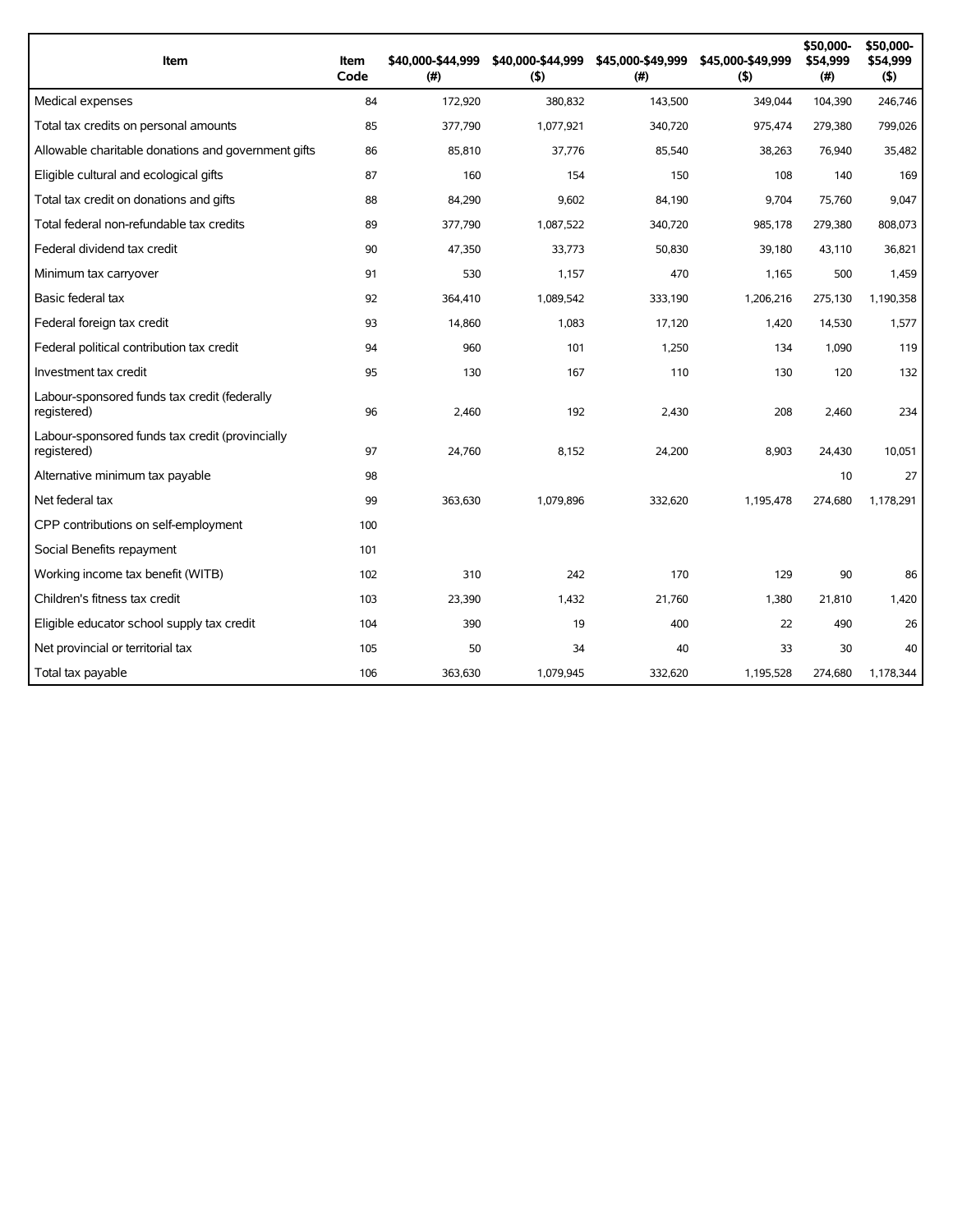| Item                                                                                             | Item<br>Code   | \$55,000-\$59,999<br>(#) | \$55,000-\$59,999<br>(5) | \$60,000-\$69,999<br>$($ #) | \$60,000-\$69,999<br>(5) | \$70,000-\$79,999<br>(# ) | \$70,000-\$79,999<br>(5) |
|--------------------------------------------------------------------------------------------------|----------------|--------------------------|--------------------------|-----------------------------|--------------------------|---------------------------|--------------------------|
| Number of taxable returns                                                                        | $\mathbf{1}$   | 231,200                  |                          | 363,500                     |                          | 289,210                   |                          |
| Number of non-taxable returns                                                                    | $\overline{2}$ | 3,250                    |                          | 3,290                       |                          | 1,660                     |                          |
| Total number of returns                                                                          | 3              | 234,460                  |                          | 366,790                     |                          | 290,870                   |                          |
| Employment income                                                                                | 4              | 186,640                  | 9,247,470                | 303,050                     | 17,093,592               | 248,890                   | 16,599,422               |
| Commissions (from employment)                                                                    | 5              | 5,490                    | 80,497                   | 8,980                       | 168,232                  | 7,160                     | 171,523                  |
| Other employment income                                                                          | 6              | 32,550                   | 80,332                   | 57,220                      | 145,208                  | 48,190                    | 108,727                  |
| Old age security (OAS) pension                                                                   | $\overline{7}$ | 38,630                   | 251,561                  | 52,390                      | 341,437                  | 35,520                    | 231,618                  |
| CPP or QPP benefits                                                                              | 8              | 58,850                   | 492,437                  | 80,670                      | 683,493                  | 53,270                    | 458,086                  |
| Other pensions and superannuation                                                                | 9              | 51,620                   | 1,751,396                | 71,250                      | 2,597,824                | 47,430                    | 1,829,624                |
| Elected split-pension amount                                                                     | 10             | 8,590                    | 94,622                   | 13,550                      | 169,437                  | 13,210                    | 191,391                  |
| Universal child care benefit (UCCB)                                                              | 11             | 28,980                   | 28,131                   | 45,220                      | 43,791                   | 35,930                    | 31,707                   |
| Employment insurance and other<br>benefits                                                       | 12             | 33,820                   | 275,158                  | 48,720                      | 380,303                  | 31,620                    | 210,065                  |
| Taxable amount of dividends from<br>taxable Canadian corporations                                | 13             | 38,640                   | 339,099                  | 66,250                      | 622,924                  | 57,310                    | 661,477                  |
| Interest and other investment income                                                             | 14             | 52,800                   | 91,153                   | 89,510                      | 162,732                  | 77,740                    | 143,460                  |
| Net partnership income (limited or<br>non-active partners only)                                  | 15             | 150                      | 155                      | 320                         | 544                      | 310                       | 670                      |
| Net rental income                                                                                | 16             | 18,870                   | 61,900                   | 32,090                      | 108,283                  | 26,970                    | 100,594                  |
| Taxable capital gains                                                                            | 17             | 22,740                   | 75,542                   | 39,970                      | 163,128                  | 34,650                    | 168,790                  |
| RRSP income                                                                                      | 18             | 29,110                   | 128,469                  | 48,040                      | 227,293                  | 38,060                    | 196,029                  |
| Other income                                                                                     | 19             | 32,750                   | 136,477                  | 53,780                      | 252,906                  | 43,580                    | 228,970                  |
| Net business income                                                                              | 20             | 12,110                   | 169,420                  | 19,440                      | 287,964                  | 14,880                    | 229,431                  |
| Net professional income                                                                          | 21             | 3,020                    | 53,032                   | 5,310                       | 112,186                  | 4,800                     | 112,648                  |
| Net commission income                                                                            | 22             | 1,230                    | 23,587                   | 2,140                       | 49,314                   | 1,620                     | 44,960                   |
| Net farming income                                                                               | 23             | 1,720                    | 8,827                    | 2,730                       | 13,289                   | 2,090                     | 11,716                   |
| Net fishing income                                                                               | 24             | 70                       | 2,295                    | 120                         | 4,405                    | 70                        | 3,431                    |
| Workers' compensation benefits                                                                   | 25             | 6,740                    | 65,148                   | 9,240                       | 90,839                   | 5,250                     | 47,535                   |
| Social assistance payments                                                                       | 26             | 210                      | 903                      | 200                         | 740                      | 120                       | 505                      |
| Net federal supplements                                                                          | 27             | 860                      | 3,075                    | 1,140                       | 3,752                    | 690                       | 2,293                    |
| Total income assessed                                                                            | 28             | 234,460                  | 13,467,006               | 366,790                     | 23,736,217               | 290,870                   | 21,793,495               |
| Registered pension plan (RPP)<br>deduction                                                       | 29             | 99,410                   | 338,828                  | 176,190                     | 719,567                  | 163,320                   | 848,807                  |
| RRSP/PRPP deduction                                                                              | 30             | 103,270                  | 407,925                  | 177,750                     | 802,569                  | 156,370                   | 797,784                  |
| Deduction for elected split-pension<br>amount                                                    | 31             | 23,570                   | 293,745                  | 32,500                      | 466,933                  | 20,340                    | 316,565                  |
| Annual union, professional, or like<br>dues                                                      | 32             | 101,310                  | 82,354                   | 172,310                     | 158,303                  | 156,020                   | 167,557                  |
| Child care expenses                                                                              | 33             | 23,700                   | 91,628                   | 37,510                      | 147,976                  | 28,840                    | 103,637                  |
| Business investment loss                                                                         | 34             | 80                       | 1,883                    | 160                         | 3,106                    | 130                       | 2,889                    |
| Moving expenses                                                                                  | 35             | 420                      | 1,846                    | 670                         | 3,209                    | 540                       | 3,202                    |
| Support payments made                                                                            | 36             | 460                      | 3,477                    | 770                         | 6,102                    | 730                       | 6,910                    |
| Carrying charges and interest<br>expenses                                                        | 37             | 10,050                   | 21,231                   | 18,220                      | 43,043                   | 16,740                    | 43,648                   |
| Deduction for CPP/QPP contributions<br>on self-employment and other earnings                     | 38             | 10,450                   | 12,538                   | 14,120                      | 20,202                   | 9,910                     | 15,166                   |
| Deduction for provincial parental<br>insurance plan (PPIP) premiums on<br>self-employment income | 39             | 12,920                   | 1,168                    | 21,090                      | 2,108                    | 13,620                    | 1,709                    |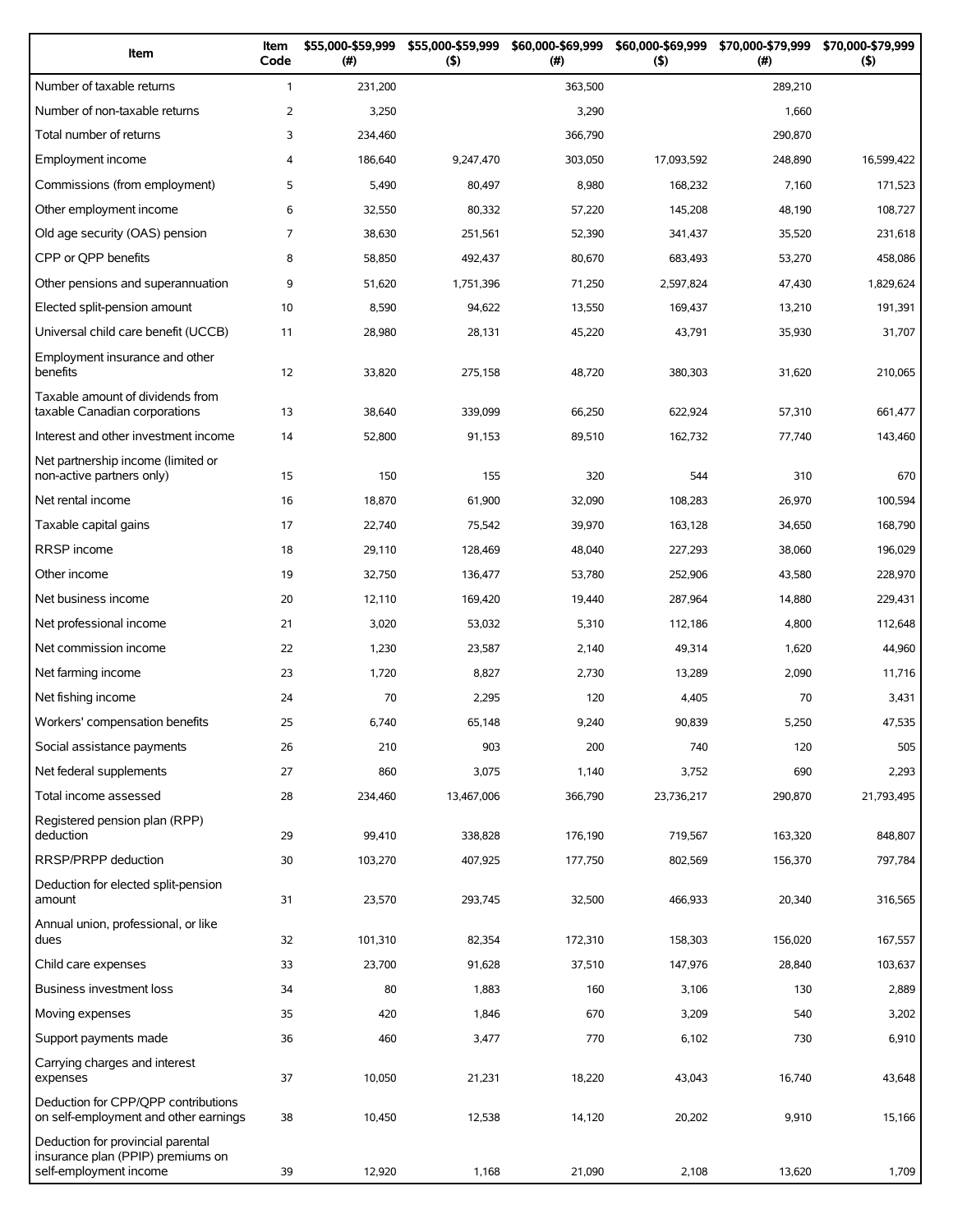| Item                                                                   | Item<br>Code | \$55,000-\$59,999<br>(#) | \$55,000-\$59,999<br>(5) | \$60,000-\$69,999<br>(#) | \$60,000-\$69,999<br>(5) | \$70,000-\$79,999<br>$(\#)$ | \$70,000-\$79,999<br>(5) |
|------------------------------------------------------------------------|--------------|--------------------------|--------------------------|--------------------------|--------------------------|-----------------------------|--------------------------|
| Exploration and development<br>expenses                                | 40           | 110                      | 482                      | 280                      | 1,210                    | 300                         | 1,517                    |
| Other employment expenses                                              | 41           | 7,700                    | 28,763                   | 12,550                   | 50,417                   | 9,470                       | 40,116                   |
| Clergy residence deduction                                             | 42           | 130                      | 1,498                    | 250                      | 3,238                    | 110                         | 1,629                    |
| Other deductions                                                       | 43           | 6,600                    | 10,697                   | 9,290                    | 19,112                   | 6,360                       | 17,937                   |
| Total deductions before adjustments                                    | 44           | 195,350                  | 1,298,241                | 317,000                  | 2,447,395                | 260,290                     | 2,369,352                |
| Social benefits repayment                                              | 45           |                          |                          |                          |                          | 22,540                      | 16,596                   |
| Net income                                                             | 46           | 234,440                  | 12,169,325               | 366,770                  | 21,287,842               | 290,840                     | 19,408,144               |
| Canadian Forces personnel and<br>police deduction                      | 47           | 30                       | 561                      | 160                      | 2,854                    | 100                         | 2,250                    |
| Security options deductions                                            | 48           | 80                       | 145                      | 180                      | 402                      | 190                         | 538                      |
| Other payments deduction                                               | 49           | 7,760                    | 69,126                   | 10,530                   | 95,331                   | 6,030                       | 50,331                   |
| Non-capital losses of other years                                      | 50           | 210                      | 2,163                    | 300                      | 3,281                    | 150                         | 1,805                    |
| Net capital losses of other years                                      | 51           | 4,290                    | 6,782                    | 7,760                    | 14,376                   | 7,170                       | 14,578                   |
| Capital gains deduction                                                | 52           | 370                      | 6,641                    | 810                      | 18,725                   | 800                         | 24,543                   |
| Northern residents deductions                                          | 53           | 1,140                    | 4,847                    | 2,050                    | 8,895                    | 1,750                       | 8,298                    |
| <b>Additional deductions</b>                                           | 54           | 990                      | 12,411                   | 1,450                    | 19,066                   | 1,120                       | 17,936                   |
| Farming/fishing losses of prior years                                  | 55           | 80                       | 421                      | 120                      | 706                      | 80                          | 499                      |
| Total deductions from net income                                       | 56           | 14,570                   | 103,097                  | 22,710                   | 163,649                  | 16,870                      | 120,782                  |
| Taxable income assessed                                                | 57           | 234,310                  | 12,066,676               | 366,630                  | 21,124,559               | 290,740                     | 19,287,853               |
| Basic personal amount                                                  | 58           | 234,460                  | 2,689,086                | 366,790                  | 4,207,086                | 290,870                     | 3,336,546                |
| Age amount                                                             | 59           | 39,490                   | 192,731                  | 53,800                   | 213,503                  | 36,890                      | 94,737                   |
| Spouse or common-law partner<br>amount                                 | 60           | 14,690                   | 109,990                  | 23,580                   | 177,313                  | 19,230                      | 147,567                  |
| Amount for an eligible dependant                                       | 61           | 8,520                    | 88,109                   | 13,400                   | 138,885                  | 12,300                      | 127,146                  |
| Family caregiver amount for children<br>under 18 years of age          | 62           | 1,270                    | 3,061                    | 2,080                    | 5,011                    | 1,990                       | 4,751                    |
| Amount for infirm dependants age 18<br>or older                        | 63           | 90                       | 352                      | 140                      | 490                      | 120                         | 487                      |
| CPP or QPP contributions through<br>employment                         | 64           | 181,910                  | 448,744                  | 296,290                  | 753,549                  | 244,380                     | 636,664                  |
| CPP or OPP contributions on<br>self-employment and other earnings      | 65           | 10,450                   | 12,538                   | 14,120                   | 20,202                   | 9,910                       | 15,166                   |
| Employment insurance premiums                                          | 66           | 175,530                  | 125,122                  | 285,040                  | 207,894                  | 234,730                     | 174,659                  |
| PPIP premiums paid                                                     | 67           |                          |                          | 288,370                  | 90,617                   |                             |                          |
| PPIP premiums payable on<br>employment income                          | 68           |                          |                          |                          |                          | 8,480                       | 2,681                    |
| PPIP premiums payable on<br>self-employment income                     | 69           | 13,090                   | 1,507                    | 21,320                   | 2,721                    | 13,730                      | 2,205                    |
| Volunteer firefighters' amount/search<br>and rescue volunteers' amount | 70           | 560                      | 1,686                    | 940                      | 2,814                    | 610                         | 1,830                    |
| Canada employment amount                                               | 71           | 193,390                  | 217,372                  | 312,500                  | 353,152                  | 254,670                     | 289,644                  |
| Public transit amount                                                  | 72           | 22,720                   | 21,079                   | 37,060                   | 34,545                   | 30,830                      | 29,301                   |
| Children's arts amount                                                 | 73           | 5,500                    | 1,391                    | 11,040                   | 2,786                    | 11,910                      | 3,107                    |
| Home accessibility expenses                                            | 74           | 270                      | 1,203                    | 380                      | 1,711                    | 250                         | 1,232                    |
| Home buyers' amount                                                    | 75           | 3,690                    | 15,798                   | 5,500                    | 23,934                   | 3,560                       | 15,793                   |
| Pension income amount                                                  | 76           | 56,540                   | 111,716                  | 78,480                   | 154,950                  | 53,210                      | 104,917                  |
| Caregiver amount                                                       | 77           | 1,960                    | 9,811                    | 3,080                    | 15,547                   | 2,460                       | 12,699                   |
| Disability amount                                                      | 78           | 2,060                    | 16,454                   | 2,700                    | 21,580                   | 1,770                       | 14,121                   |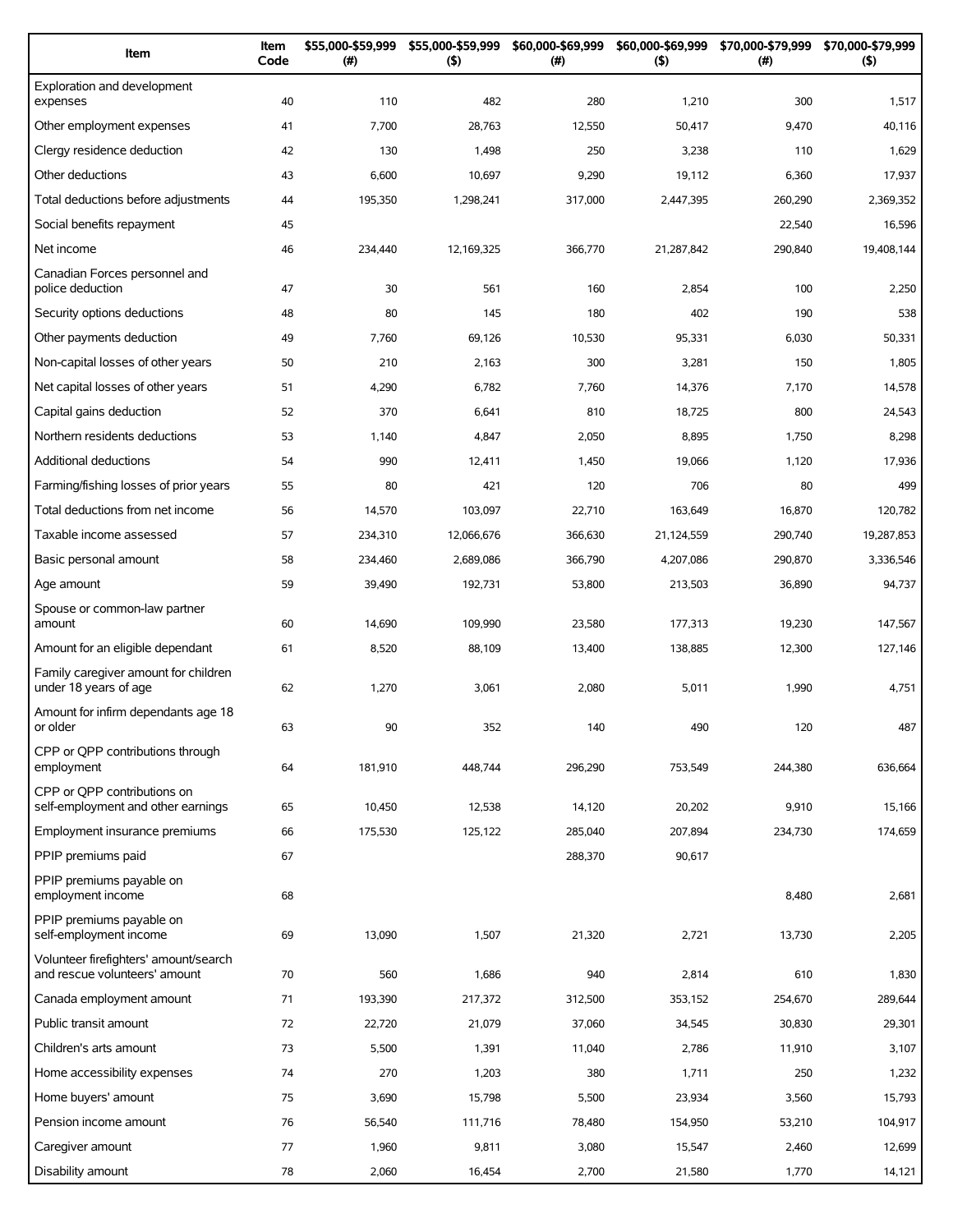| Item                                                                 | Item<br>Code | \$55,000-\$59,999<br>(#) | \$55,000-\$59,999<br>(5) | \$60,000-\$69,999<br>(#) | (5)       | \$60,000-\$69,999 \$70,000-\$79,999<br>$(\#)$ | \$70,000-\$79,999<br>(5) |
|----------------------------------------------------------------------|--------------|--------------------------|--------------------------|--------------------------|-----------|-----------------------------------------------|--------------------------|
| Disability amount transferred from a<br>dependant                    | 79           | 2,400                    | 27,104                   | 3,900                    | 44,002    | 3,490                                         | 40,196                   |
| Interest paid on student loans                                       | 80           | 9,230                    | 3,299                    | 13,410                   | 4,727     | 8,480                                         | 2,977                    |
| Tuition, education, and textbook<br>amounts                          | 81           | 13,240                   | 64,160                   | 19,080                   | 73,800    | 14,080                                        | 43,521                   |
| Tuition, education, and textbook<br>amounts transferred from a child | 82           | 9,780                    | 43,414                   | 17,860                   | 81,673    | 19,630                                        | 91,551                   |
| Amounts transferred from spouse or<br>common-law partner             | 83           | 5,600                    | 25,413                   | 8,410                    | 37,430    | 6,020                                         | 26,345                   |
| Medical expenses                                                     | 84           | 77,760                   | 186,806                  | 107,730                  | 270,094   | 76,210                                        | 201,850                  |
| Total tax credits on personal amounts                                | 85           | 234,460                  | 670,313                  | 366,790                  | 1,041,499 | 290,870                                       | 826,055                  |
| Allowable charitable donations and<br>government gifts               | 86           | 68,570                   | 32,315                   | 114,150                  | 55,590    | 100,160                                       | 51,942                   |
| Eligible cultural and ecological gifts                               | 87           | 110                      | 270                      | 170                      | 493       | 160                                           | 520                      |
| Total tax credit on donations and gifts                              | 88           | 67,510                   | 8,299                    | 112,440                  | 14,322    | 98,730                                        | 13,463                   |
| Total federal non-refundable tax<br>credits                          | 89           | 234,460                  | 678,613                  | 366,790                  | 1,055,821 | 290,870                                       | 839.519                  |
| Federal dividend tax credit                                          | 90           | 38,930                   | 38,659                   | 66,860                   | 72,392    | 57,840                                        | 77,475                   |
| Minimum tax carryover                                                | 91           | 520                      | 1,549                    | 830                      | 2,526     | 840                                           | 2,486                    |
| Basic federal tax                                                    | 92           | 231,560                  | 1,183,048                | 363,850                  | 2,296,609 | 289,330                                       | 2,314,614                |
| Federal foreign tax credit                                           | 93           | 13,330                   | 1,612                    | 24,110                   | 3,976     | 21,590                                        | 4,689                    |
| Federal political contribution tax credit                            | 94           | 1,010                    | 120                      | 1,740                    | 211       | 1,550                                         | 199                      |
| Investment tax credit                                                | 95           | 140                      | 186                      | 240                      | 304       | 240                                           | 304                      |
| Labour-sponsored funds tax credit<br>(federally registered)          | 96           | 2,300                    | 214                      | 3,960                    | 389       | 3,810                                         | 400                      |
| Labour-sponsored funds tax credit<br>(provincially registered)       | 97           | 23,070                   | 10,006                   | 40,240                   | 18,239    | 38,120                                        | 17,856                   |
| Alternative minimum tax payable                                      | 98           | 20                       | 37                       | 60                       | 73        | 310                                           | 177                      |
| Net federal tax                                                      | 99           | 231,200                  | 1,170,956                | 363,490                  | 2,273,579 | 289,120                                       | 2,291,254                |
| CPP contributions on<br>self-employment                              | 100          |                          |                          |                          |           |                                               |                          |
| Social Benefits repayment                                            | 101          |                          |                          |                          |           | 22,540                                        | 16,596                   |
| Working income tax benefit (WITB)                                    | 102          | 70                       | 66                       | 80                       | 75        | 50                                            | 40                       |
| Children's fitness tax credit                                        | 103          | 21,140                   | 1,411                    | 40,540                   | 2,847     | 41,790                                        | 3,160                    |
| Eligible educator school supply tax<br>credit                        | 104          | 450                      | 24                       | 930                      | 52        | 1,470                                         | 82                       |
| Net provincial or territorial tax                                    | 105          | 40                       | 46                       | 70                       | 87        | 70                                            | 124                      |
| Total tax payable                                                    | 106          | 231,200                  | 1,171,014                | 363,500                  | 2,275,480 | 289,210                                       | 2,307,986                |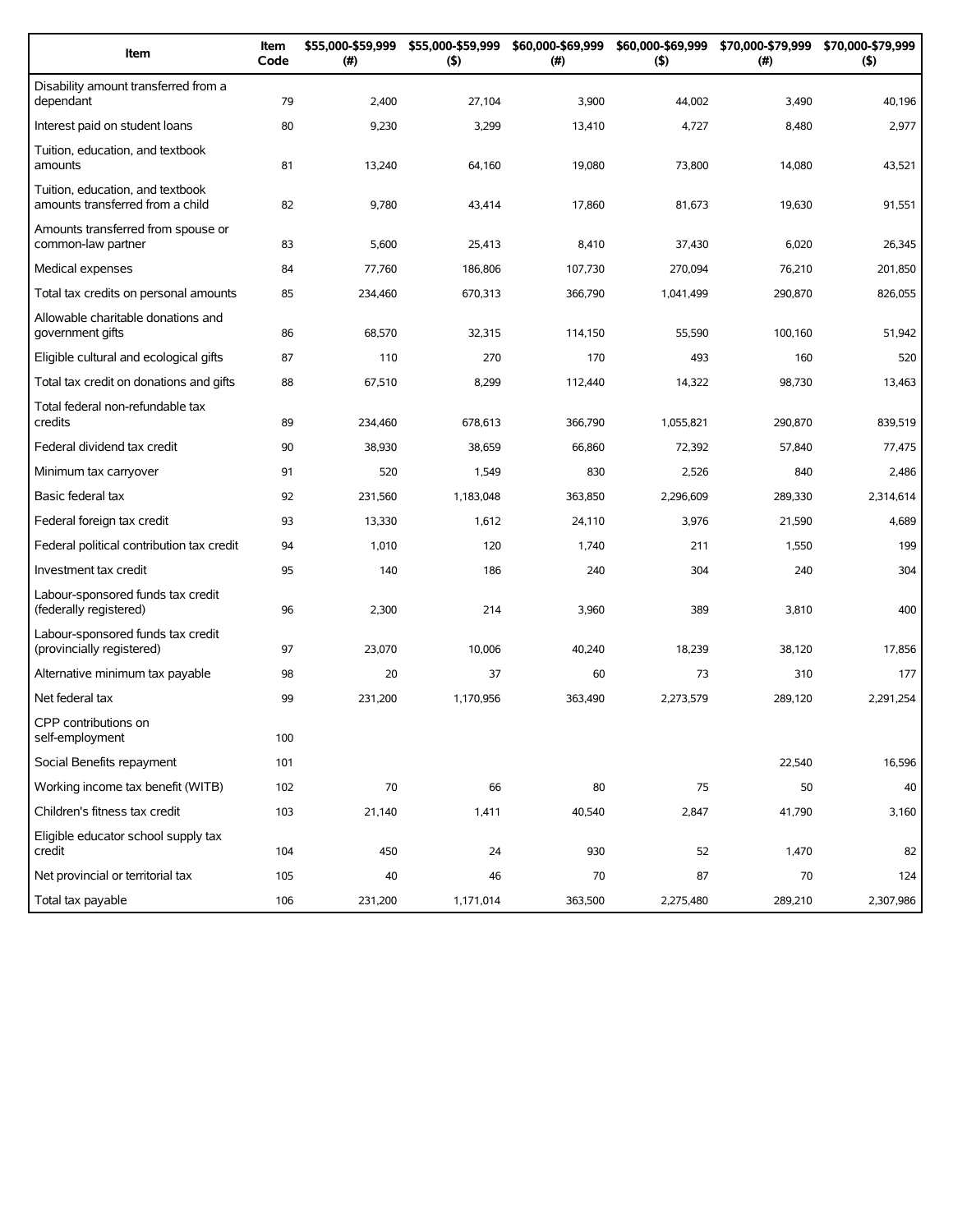| Item                                                                            | Item<br>Code   | \$80,000-\$89,999<br>$(\#)$ | \$80,000-\$89,999<br>(5) | \$90,000-\$99,999<br>(# ) | \$90,000-\$99,999<br>$($ \$) | \$100,000-\$149,999<br>(#) | \$100,000-\$149,999<br>$($ \$) |
|---------------------------------------------------------------------------------|----------------|-----------------------------|--------------------------|---------------------------|------------------------------|----------------------------|--------------------------------|
| Number of taxable returns                                                       | $\mathbf{1}$   | 193,290                     |                          | 128,910                   |                              | 254,540                    |                                |
| Number of non-taxable returns                                                   | $\overline{2}$ | 880                         |                          | 510                       |                              | 1,170                      |                                |
| Total number of returns                                                         | 3              | 194,160                     |                          | 129,420                   |                              | 255,710                    |                                |
| Employment income                                                               | 4              | 170,410                     | 12,775,017               | 113,220                   | 9,367,645                    | 221,690                    | 22,211,971                     |
| Commissions (from employment)                                                   | 5              | 5,520                       | 160,573                  | 4,250                     | 138,295                      | 11,990                     | 511,581                        |
| Other employment income                                                         | 6              | 35,910                      | 80,680                   | 23,330                    | 61,615                       | 47,460                     | 152,887                        |
| Old age security (OAS) pension                                                  | 7              | 18,560                      | 120,222                  | 12,060                    | 78,713                       | 23,040                     | 149,494                        |
| CPP or QPP benefits                                                             | 8              | 30,280                      | 264,982                  | 20,120                    | 178,770                      | 37,680                     | 342,542                        |
| Other pensions and<br>superannuation                                            | 9              | 27,230                      | 1,150,471                | 18,720                    | 831,067                      | 35,310                     | 1,654,299                      |
| Elected split-pension amount                                                    | 10             | 6,240                       | 79,934                   | 5,400                     | 75,984                       | 7,410                      | 73,204                         |
| Universal child care benefit<br>(UCCB)                                          | 11             | 20,510                      | 17,707                   | 10,930                    | 9,254                        | 17,690                     | 14,526                         |
| Employment insurance and other<br>benefits                                      | 12             | 18,600                      | 116,231                  | 10,650                    | 68,803                       | 15,880                     | 102,192                        |
| Taxable amount of dividends from<br>taxable Canadian corporations               | 13             | 43,390                      | 563,067                  | 33,320                    | 507,643                      | 84,570                     | 1,788,720                      |
| Interest and other investment<br>income                                         | 14             | 56,880                      | 111,200                  | 40,250                    | 91,309                       | 91,370                     | 273,002                        |
| Net partnership income (limited or<br>non-active partners only)                 | 15             | 340                         | 299                      | 290                       | 1,096                        | 1,220                      | 6,448                          |
| Net rental income                                                               | 16             | 20,780                      | 88,785                   | 15,080                    | 72,384                       | 32,920                     | 217,578                        |
| Taxable capital gains                                                           | 17             | 26,590                      | 155,793                  | 20,520                    | 140,753                      | 53,000                     | 546,780                        |
| RRSP income                                                                     | 18             | 25,760                      | 151,120                  | 16,830                    | 119,345                      | 29,700                     | 319,742                        |
| Other income                                                                    | 19             | 32,240                      | 204,447                  | 24,130                    | 197,530                      | 59,160                     | 781,784                        |
| Net business income                                                             | 20             | 10,350                      | 185,695                  | 6,860                     | 147,460                      | 14,260                     | 429,589                        |
| Net professional income                                                         | 21             | 4,000                       | 106,207                  | 3,100                     | 103,170                      | 9,410                      | 499,292                        |
| Net commission income                                                           | 22             | 1,130                       | 40,505                   | 820                       | 33,304                       | 2,200                      | 135,288                        |
| Net farming income                                                              | 23             | 1,420                       | 10,138                   | 940                       | 5,779                        | 2,140                      | 21,406                         |
| Net fishing income                                                              | 24             | 80                          | 4,883                    | 50                        | 3,254                        | 130                        | 10,581                         |
| Workers' compensation benefits                                                  | 25             | 2,920                       | 27,285                   | 1,650                     | 14,634                       | 2,170                      | 26,622                         |
| Social assistance payments                                                      | 26             | 60                          | 260                      | 40                        | 278                          | 50                         | 161                            |
| Net federal supplements                                                         | 27             | 420                         | 1,409                    | 320                       | 953                          | 690                        | 2,320                          |
| Total income assessed                                                           | 28             | 194,160                     | 16,423,730               | 129,420                   | 12,255,274                   | 255,710                    | 30,288,422                     |
| Registered pension plan (RPP)<br>deduction                                      | 29             | 111,540                     | 640,470                  | 71,580                    | 441,240                      | 127,210                    | 903,894                        |
| RRSP/PRPP deduction                                                             | 30             | 114,050                     | 698,704                  | 79,820                    | 604,894                      | 172,710                    | 2,012,615                      |
| Deduction for elected<br>split-pension amount                                   | 31             | 13,520                      | 219,456                  | 9,170                     | 152,828                      | 18,740                     | 361,099                        |
| Annual union, professional, or like<br>dues                                     | 32             | 102,270                     | 115,290                  | 62,190                    | 70,318                       | 103,170                    | 122,724                        |
| Child care expenses                                                             | 33             | 16,700                      | 61,594                   | 9,310                     | 35,134                       | 15,660                     | 60,216                         |
| Business investment loss                                                        | 34             | 110                         | 3,690                    | 80                        | 2,775                        | 220                        | 7,822                          |
| Moving expenses                                                                 | 35             | 420                         | 3,076                    | 350                       | 2,917                        | 600                        | 5,776                          |
| Support payments made                                                           | 36             | 580                         | 6,389                    | 510                       | 6,419                        | 1,500                      | 23,303                         |
| Carrying charges and interest<br>expenses                                       | 37             | 12,870                      | 39,879                   | 10,270                    | 33,610                       | 28,810                     | 117,370                        |
| Deduction for CPP/QPP<br>contributions on self-employment<br>and other earnings | 38             | 6,970                       | 11,468                   | 5,080                     | 8,767                        | 13,620                     | 26,434                         |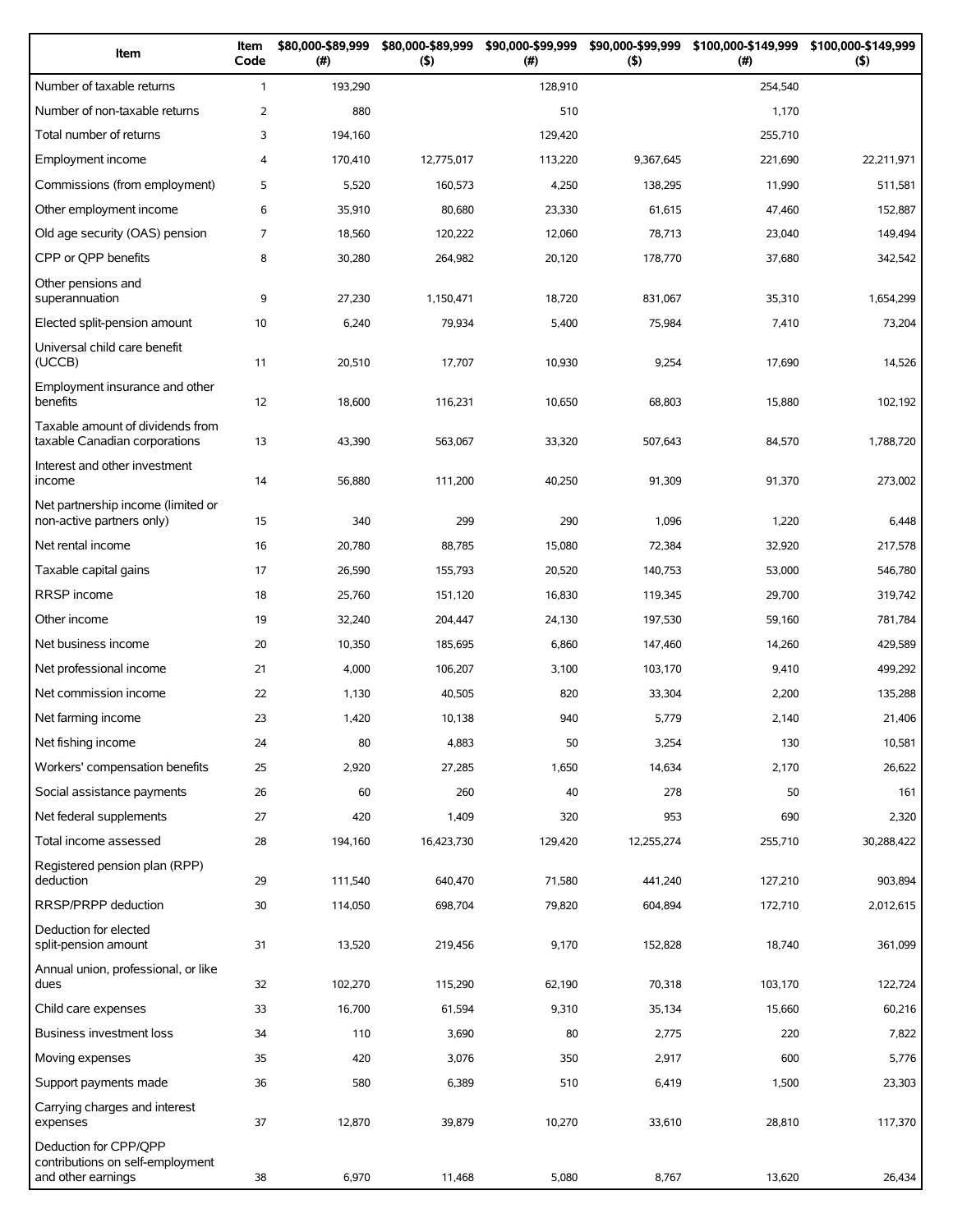| Item                                                                                             | Item<br>Code | \$80,000-\$89,999<br>(# ) | \$80,000-\$89,999<br>$($ \$) | \$90,000-\$99,999<br>(# ) | \$90,000-\$99,999<br>(5) | \$100,000-\$149,999<br>(#) | \$100,000-\$149,999<br>$($ \$) |
|--------------------------------------------------------------------------------------------------|--------------|---------------------------|------------------------------|---------------------------|--------------------------|----------------------------|--------------------------------|
| Deduction for provincial parental<br>insurance plan (PPIP) premiums<br>on self-employment income | 39           | 7,870                     | 1,283                        | 5,520                     | 974                      | 14,050                     | 2,930                          |
| Exploration and development<br>expenses                                                          | 40           | 280                       | 1,611                        | 250                       | 1,765                    | 1,020                      | 9,056                          |
| Other employment expenses                                                                        | 41           | 7,290                     | 31,914                       | 5,340                     | 25,571                   | 14,690                     | 81,932                         |
| Clergy residence deduction                                                                       | 42           | 80                        | 1,346                        | 60                        | 1,100                    | 90                         | 1,621                          |
| Other deductions                                                                                 | 43           | 3,970                     | 16,896                       | 2,600                     | 14,302                   | 5,560                      | 57,362                         |
| Total deductions before<br>adjustments                                                           | 44           | 178,000                   | 1,853,223                    | 119,040                   | 1,402,730                | 237,090                    | 3,794,388                      |
| Social benefits repayment                                                                        | 45           | 19,120                    | 24,191                       | 12,880                    | 25,756                   | 25,960                     | 94,217                         |
| Net income                                                                                       | 46           | 194,140                   | 14,548,511                   | 129,400                   | 10,828,053               | 255,680                    | 26,402,551                     |
| Canadian Forces personnel and<br>police deduction                                                | 47           | 80                        | 2,424                        | 80                        | 2,673                    | 140                        | 5,028                          |
| Security options deductions                                                                      | 48           | 180                       | 413                          | 180                       | 749                      | 820                        | 5,258                          |
| Other payments deduction                                                                         | 49           | 3,380                     | 28,941                       | 2,000                     | 15,847                   | 2,750                      | 28,694                         |
| Non-capital losses of other years                                                                | 50           | 130                       | 1,803                        | 80                        | 1,255                    | 200                        | 4,161                          |
| Net capital losses of other years                                                                | 51           | 5,410                     | 12,324                       | 4,310                     | 10,638                   | 12,010                     | 39,012                         |
| Capital gains deduction                                                                          | 52           | 640                       | 22,111                       | 510                       | 20,617                   | 1,790                      | 92,755                         |
| Northern residents deductions                                                                    | 53           | 1,540                     | 7,639                        | 1,210                     | 6,677                    | 3,010                      | 21,493                         |
| Additional deductions                                                                            | 54           | 680                       | 15,270                       | 520                       | 11,145                   | 1,150                      | 38,794                         |
| Farming/fishing losses of prior<br>years                                                         | 55           | 90                        | 629                          | 50                        | 300                      | 130                        | 1,398                          |
| Total deductions from net income                                                                 | 56           | 11,770                    | 91,558                       | 8,680                     | 69,936                   | 21,230                     | 236,619                        |
| Taxable income assessed                                                                          | 57           | 194,060                   | 14,457,254                   | 129,350                   | 10,758,460               | 255,550                    | 26,167,089                     |
| Basic personal amount                                                                            | 58           | 194,160                   | 2,227,150                    | 129,420                   | 1,484,419                | 255,710                    | 2,932,713                      |
| Age amount                                                                                       | 59           | 16,830                    | 33,862                       | 6,520                     | 13,849                   | 6,280                      | 14,263                         |
|                                                                                                  |              |                           |                              |                           |                          |                            |                                |
| Spouse or common-law partner<br>amount                                                           | 60           | 14,220                    | 110,532                      | 9,970                     | 78,659                   | 23,050                     | 186,510                        |
| Amount for an eligible dependant                                                                 | 61           | 8,030                     | 82,616                       | 4,790                     | 49,440                   | 8,540                      | 87,485                         |
| Family caregiver amount for<br>children under 18 years of age                                    | 62           | 1,330                     | 3,201                        | 890                       | 2,102                    | 1,810                      | 4,291                          |
| Amount for infirm dependants age<br>18 or older                                                  | 63           | 90                        | 335                          | 50                        | 188                      | 120                        | 486                            |
| CPP or OPP contributions<br>through employment                                                   | 64           | 167,630                   | 439,789                      | 111,460                   | 291,959                  | 218,850                    | 573,639                        |
| CPP or QPP contributions on<br>self-employment and other<br>earnings                             | 65           | 6,970                     | 11,468                       | 5,080                     | 8,767                    | 13,620                     | 26,434                         |
| Employment insurance premiums                                                                    | 66           | 159,260                   | 119,260                      | 104,420                   | 78,131                   | 200,950                    | 150,633                        |
| PPIP premiums paid                                                                               | 67           | 161,050                   | 59,028                       |                           |                          |                            |                                |
| PPIP premiums payable on<br>employment income                                                    | 68           |                           |                              |                           |                          |                            |                                |
| PPIP premiums payable on<br>self-employment income                                               | 69           | 7,900                     | 1,654                        | 5,530                     | 1,256                    | 14,100                     | 3,779                          |
| Volunteer firefighters'<br>amount/search and rescue<br>volunteers' amount                        | 70           | 460                       | 1,371                        | 270                       | 822                      | 530                        | 1,590                          |
| Canada employment amount                                                                         | 71           | 173,800                   | 198,263                      | 115,720                   | 131,935                  | 226,740                    | 258,900                        |
| Public transit amount                                                                            | 72           | 23,830                    | 23,254                       | 16,650                    | 16,646                   | 34,610                     | 35,027                         |
| Children's arts amount                                                                           | 73           | 9,500                     | 2,527                        | 6,750                     | 1,830                    | 15,920                     | 4,555                          |
| Home accessibility expenses                                                                      | 74           | 190                       | 971                          | 120                       | 648                      | 230                        | 1,260                          |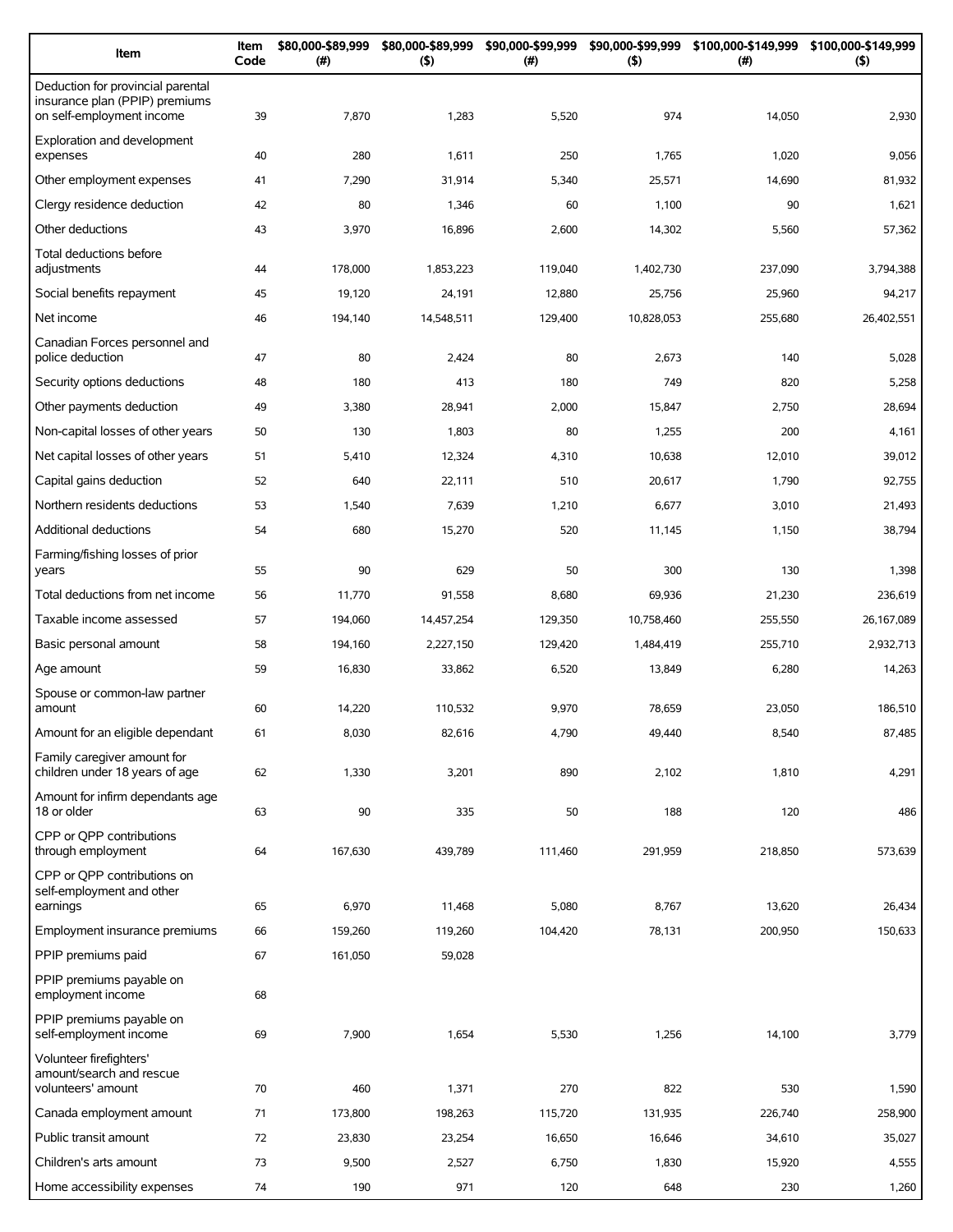| Item                                                                 | Item<br>Code | \$80,000-\$89,999<br>(#) | \$80,000-\$89,999<br>(5) | \$90,000-\$99,999<br>(# ) | \$90,000-\$99,999<br>(5) | (# )    | \$100,000-\$149,999 \$100,000-\$149,999<br>(5) |
|----------------------------------------------------------------------|--------------|--------------------------|--------------------------|---------------------------|--------------------------|---------|------------------------------------------------|
| Home buyers' amount                                                  | 75           | 2,130                    | 9,569                    | 1,190                     | 5,475                    | 1,850   | 8,557                                          |
| Pension income amount                                                | 76           | 31,290                   | 61,569                   | 22,100                    | 43,505                   | 41,060  | 80,598                                         |
| Caregiver amount                                                     | 77           | 1,830                    | 9,655                    | 1,260                     | 6,821                    | 2,570   | 13,871                                         |
| Disability amount                                                    | 78           | 1,000                    | 7,994                    | 650                       | 5,230                    | 1,350   | 10,787                                         |
| Disability amount transferred from<br>a dependant                    | 79           | 2,420                    | 27,325                   | 1,580                     | 17,899                   | 3,310   | 37,138                                         |
| Interest paid on student loans                                       | 80           | 5,050                    | 1,734                    | 3,010                     | 1,082                    | 4,610   | 1,655                                          |
| Tuition, education, and textbook<br>amounts                          | 81           | 9,550                    | 27,050                   | 5,540                     | 15,911                   | 9,010   | 30,659                                         |
| Tuition, education, and textbook<br>amounts transferred from a child | 82           | 15,970                   | 76,042                   | 12,000                    | 58,520                   | 29,140  | 146,882                                        |
| Amounts transferred from spouse<br>or common-law partner             | 83           | 4,190                    | 17,670                   | 2,780                     | 11,712                   | 5,760   | 24,308                                         |
| Medical expenses                                                     | 84           | 40,970                   | 108,301                  | 23,480                    | 64,387                   | 46,520  | 143,134                                        |
| Total tax credits on personal<br>amounts                             | 85           | 194,160                  | 549,742                  | 129,420                   | 364,856                  | 255,710 | 729,061                                        |
| Allowable charitable donations and<br>government gifts               | 86           | 74,660                   | 39,529                   | 55,410                    | 33,679                   | 126,040 | 100,074                                        |
| Eligible cultural and ecological<br>gifts                            | 87           | 120                      | 386                      | 100                       | 327                      | 180     | 1,048                                          |
| Total tax credit on donations and<br>gifts                           | 88           | 73,600                   | 10,232                   | 54,830                    | 8,825                    | 125,220 | 26,776                                         |
| Total federal non-refundable tax<br>credits                          | 89           | 194,160                  | 559,974                  | 129,420                   | 373,682                  | 255,710 | 755,838                                        |
| Federal dividend tax credit                                          | 90           | 43,710                   | 65,929                   | 33,530                    | 59,506                   | 84,810  | 210,229                                        |
| Minimum tax carryover                                                | 91           | 640                      | 1,746                    | 480                       | 1,288                    | 1,360   | 4,051                                          |
| Basic federal tax                                                    | 92           | 193,280                  | 1,855,514                | 128,900                   | 1,455,033                | 254,460 | 3,969,002                                      |
| Federal foreign tax credit                                           | 93           | 16,520                   | 4,409                    | 13,030                    | 4,585                    | 35,470  | 18,792                                         |
| Federal political contribution tax<br>credit                         | 94           | 1,090                    | 156                      | 830                       | 128                      | 2,120   | 368                                            |
| Investment tax credit                                                | 95           | 220                      | 324                      | 180                       | 278                      | 680     | 1,056                                          |
| Labour-sponsored funds tax credit<br>(federally registered)          | 96           | 2,630                    | 292                      | 1,690                     | 198                      | 3,080   | 404                                            |
| Labour-sponsored funds tax credit<br>(provincially registered)       | 97           | 26,160                   | 13,296                   | 17,160                    | 9,174                    | 32,560  | 19,020                                         |
| Alternative minimum tax payable                                      | 98           | 450                      | 354                      | 620                       | 528                      | 2,340   | 3,802                                          |
| Net federal tax                                                      | 99           | 193,170                  | 1,837,137                | 128,830                   | 1,440,759                | 254,330 | 3,929,513                                      |
| CPP contributions on<br>self-employment                              | 100          |                          |                          |                           |                          |         |                                                |
| Social Benefits repayment                                            | 101          | 19,120                   | 24,191                   | 12,880                    | 25,756                   | 25,960  | 94,217                                         |
| Working income tax benefit<br>(WITB)                                 | 102          | 30                       | 27                       | 30                        | 20                       | 70      | 61                                             |
| Children's fitness tax credit                                        | 103          | 31,100                   | 2,466                    | 21,740                    | 1,765                    | 47,330  | 4,113                                          |
| Eligible educator school supply tax<br>credit                        | 104          | 420                      | 26                       | 110                       | $\overline{7}$           | 90      | 6                                              |
| Net provincial or territorial tax                                    | 105          | 70                       | 173                      | 60                        | 172                      | 320     | 1,322                                          |
| Total tax payable                                                    | 106          | 193,290                  | 1,861,507                | 128,910                   | 1,466,688                | 254,540 | 4,025,067                                      |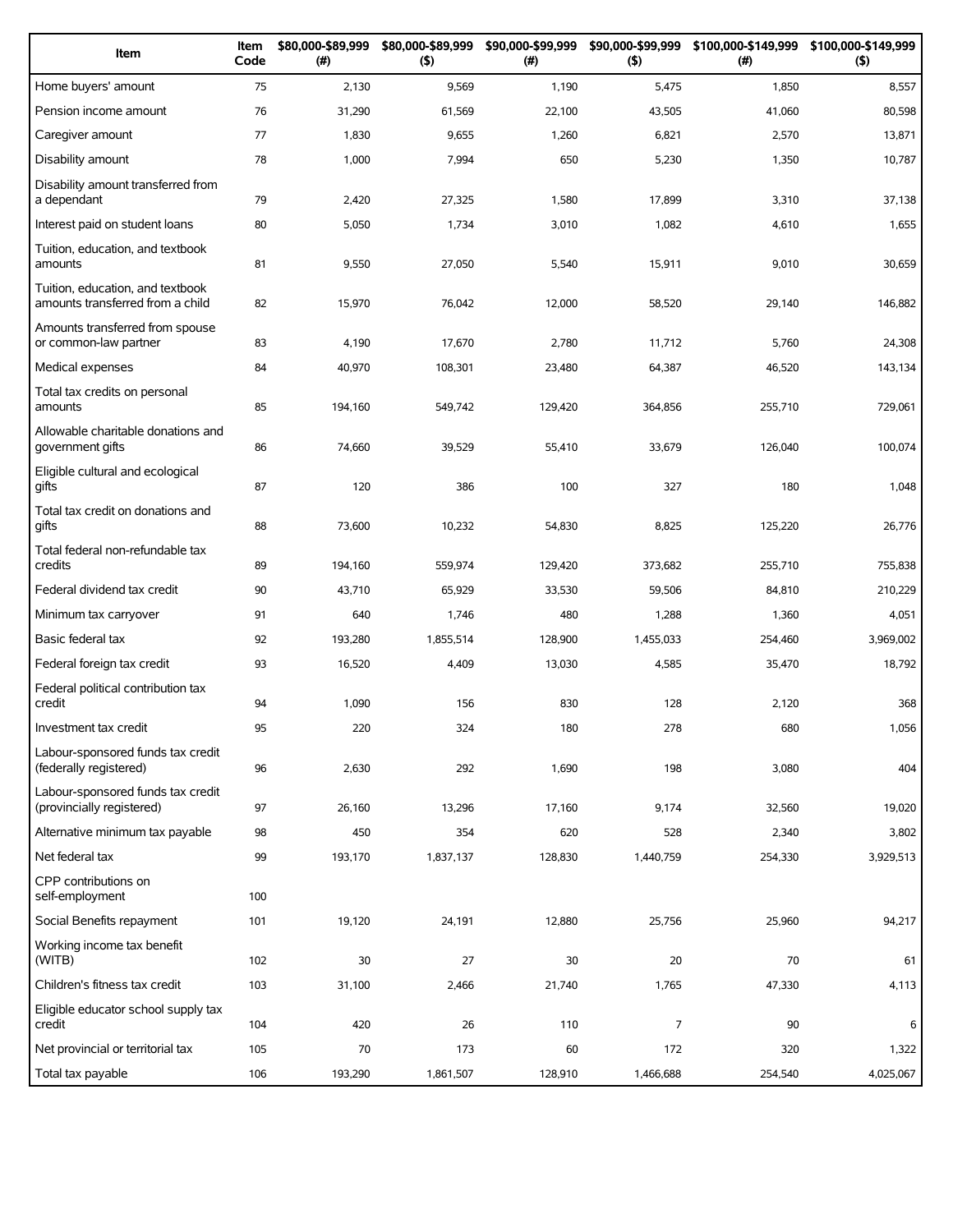| Item                                                                                          | Item<br>Code   | (#)        | \$150,000-\$249,999 \$150,000-\$249,999<br>(5) | \$250,000<br>and<br>over (#) | \$250,000<br>and over<br>(5) |
|-----------------------------------------------------------------------------------------------|----------------|------------|------------------------------------------------|------------------------------|------------------------------|
| Number of taxable returns                                                                     | $\mathbf{1}$   | 91,440     |                                                | 45,670                       |                              |
| Number of non-taxable returns                                                                 | 2              | 640        |                                                | 280                          |                              |
| Total number of returns                                                                       | 3              | 92,080     |                                                | 45,950                       |                              |
| Employment income                                                                             | 4              | 72,210     | 9,661,745                                      | 32,110                       | 8,571,712                    |
| Commissions (from employment)                                                                 | 5              | 5,990      | 465,598                                        | 3,110                        | 842,975                      |
| Other employment income                                                                       | 6              | 16,180     | 120.180                                        | 7,170                        | 196,896                      |
| Old age security (OAS) pension                                                                | $\overline{7}$ | 11,480     | 74,008                                         | 7,820                        | 49,412                       |
| CPP or OPP benefits                                                                           | 8              | 17,760     | 167,359                                        | 11,280                       | 110,892                      |
| Other pensions and superannuation                                                             | 9              | 15,580     | 877,031                                        | 8,950                        | 894,454                      |
| Elected split-pension amount                                                                  | 10             | 3,470      | 45,563                                         | 1,240                        | 10,271                       |
| Universal child care benefit (UCCB)                                                           | 11             | 4,580      | 3,861                                          | 1,280                        | 1,043                        |
| Employment insurance and other benefits                                                       | 12             | 3,320      | 24,227                                         | 800                          | 6,267                        |
| Taxable amount of dividends from taxable Canadian corporations                                | 13             | 46,590     | 1,930,396                                      | 30,850                       | 3,852,294                    |
| Interest and other investment income                                                          | 14             | 44,700     | 253,752                                        | 30,590                       | 545,505                      |
| Net partnership income (limited or non-active partners only)                                  | 15             | 1,270      | 9,305                                          | 2,110                        | 32,295                       |
| Net rental income                                                                             | 16             | 13,670     | 176,712                                        | 7,560                        | 390,437                      |
| Taxable capital gains                                                                         | 17             | 29,860     | 660,296                                        | 22,510                       | 2,518,327                    |
| RRSP income                                                                                   | 18             | 9,070      | 243,547                                        | 3,860                        | 371,143                      |
| Other income                                                                                  | 19             | 32,450     | 1,004,041                                      | 21,640                       | 1,642,237                    |
| Net business income                                                                           | 20             | 5,920      | 307,772                                        | 2,980                        | 355,263                      |
| Net professional income                                                                       | 21             | 8,440      | 923,769                                        | 7,910                        | 2,359,429                    |
| Net commission income                                                                         | 22             | 1,090      | 107,099                                        | 460                          | 79,263                       |
| Net farming income                                                                            | 23             | 1,000      | 23,683                                         | 780                          | 41,663                       |
| Net fishing income                                                                            | 24             | 50         | 6,688                                          | 30                           | 11,077                       |
| Workers' compensation benefits                                                                | 25             | 430        | 8,290                                          | 110                          | 2,201                        |
| Social assistance payments                                                                    | 26             |            |                                                |                              |                              |
| Net federal supplements                                                                       | 27             | 400        | 1,270                                          | 210                          | 709                          |
| Total income assessed                                                                         | 28             | 92,080     | 17,108,845                                     | 45,950                       | 22,895,061                   |
| Registered pension plan (RPP) deduction                                                       | 29             | 30,040     | 256,780                                        | 9,610                        | 85,290                       |
| RRSP/PRPP deduction                                                                           | 30             | 64,800     | 1,644,346                                      | 30,280                       | 1,612,244                    |
| Deduction for elected split-pension amount                                                    | 31             | 7,450      | 154,926                                        | 3,930                        | 92,339                       |
| Annual union, professional, or like dues                                                      | 32             | 23,470     | 28,956                                         | 7,940                        | 10,388                       |
| Child care expenses                                                                           | 33             | 4,220      | 19,425                                         | 1,500                        | 7,464                        |
| Business investment loss                                                                      | 34             | 120        | 5,069                                          | 80                           | 5,553                        |
|                                                                                               |                |            |                                                |                              |                              |
| Moving expenses<br>Support payments made                                                      | 35<br>36       | 270<br>950 | 2,992<br>25,700                                | 90<br>950                    | 1,162<br>55,629              |
|                                                                                               |                |            |                                                |                              |                              |
| Carrying charges and interest expenses                                                        | 37             | 19,320     | 115,870                                        | 17,270                       | 262,912                      |
| Deduction for CPP/QPP contributions on self-employment and other earnings                     | 38             | 9,590      | 21,092                                         | 8,040                        | 19,200                       |
| Deduction for provincial parental insurance plan (PPIP) premiums on<br>self-employment income | 39             | 9,810      | 2,345                                          | 8,210                        | 2,142                        |
| Exploration and development expenses                                                          | 40             | 1,210      | 14,423                                         | 2,070                        | 136,053                      |
| Other employment expenses                                                                     | 41             | 7,880      | 55,027                                         | 4,020                        | 51,719                       |
| Clergy residence deduction                                                                    | 42             | 30         | 723                                            |                              |                              |
| Other deductions                                                                              | 43             | 2,940      | 89,490                                         | 2,370                        | 266,251                      |
| Total deductions before adjustments                                                           | 44             | 84,110     | 2,437,260                                      | 41,730                       | 2,608,645                    |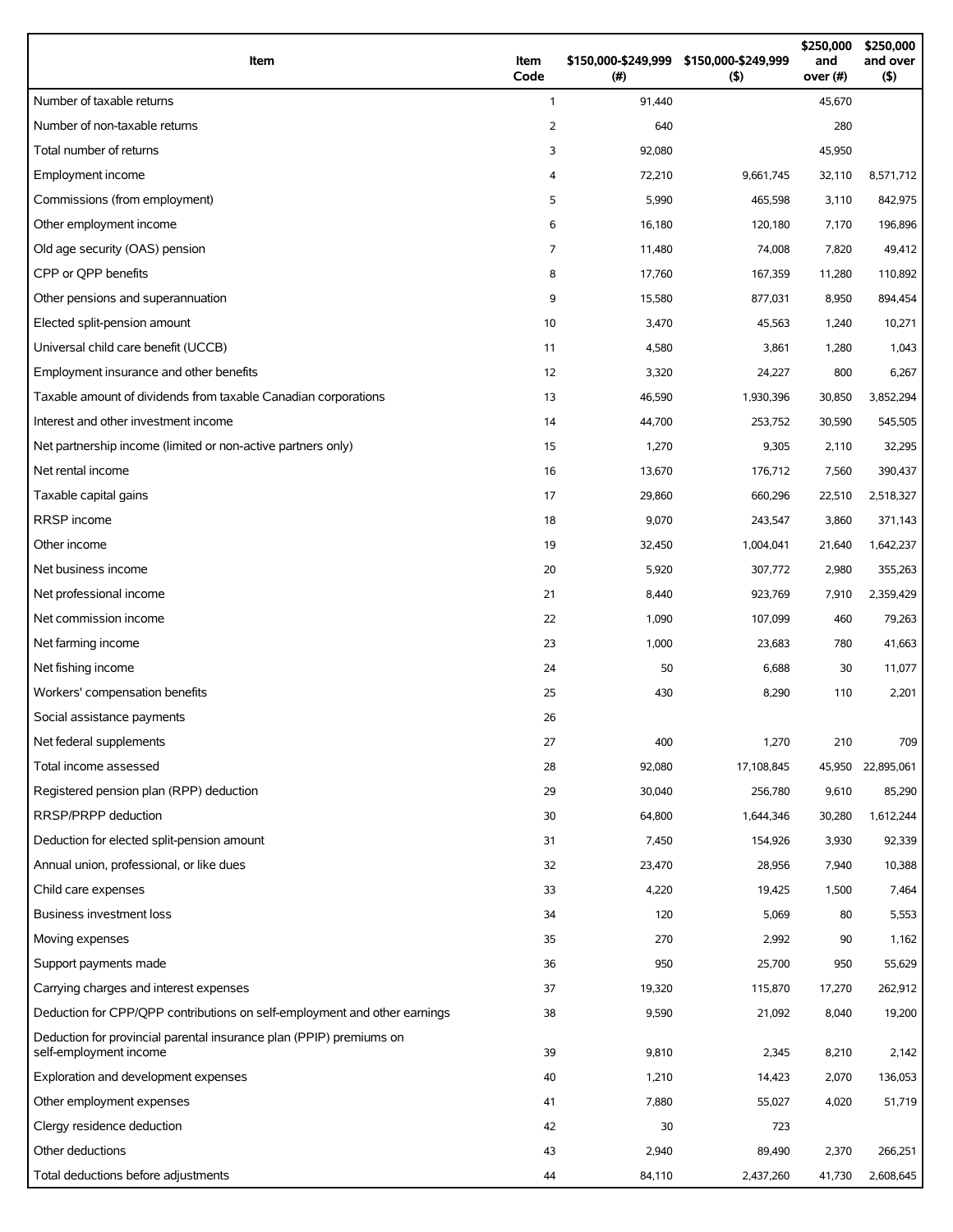| Item                                                                | <b>Item Code</b> | \$150,000-\$249,999 \$150,000-\$249,999<br>(#) | $($ \$)    | \$250,000<br>and<br>over (#) | \$250,000<br>and over<br>(5) |
|---------------------------------------------------------------------|------------------|------------------------------------------------|------------|------------------------------|------------------------------|
| Social benefits repayment                                           | 45               | 11,460                                         | 68,056     | 7,330                        | 45,274                       |
| Net income                                                          | 46               | 92,060                                         | 14,605,380 | 45,930                       | 20,247,324                   |
| Canadian Forces personnel and police deduction                      | 47               | 10                                             | 429        |                              |                              |
| Security options deductions                                         | 48               | 1,290                                          | 18,909     | 1,800                        | 233,976                      |
| Other payments deduction                                            | 49               | 630                                            | 9,069      | 190                          | 2,553                        |
| Non-capital losses of other years                                   | 50               | 110                                            | 5,175      | 100                          | 13,814                       |
| Net capital losses of other years                                   | 51               | 7,910                                          | 39,735     | 6,550                        | 103,502                      |
| Capital gains deduction                                             | 52               | 1,860                                          | 176,320    | 2,690                        | 663,432                      |
| Northern residents deductions                                       | 53               | 780                                            | 5,526      | 130                          | 624                          |
| <b>Additional deductions</b>                                        | 54               | 730                                            | 43,689     | 360                          | 25,173                       |
| Farming/fishing losses of prior years                               | 55               | 60                                             | 1,085      | 60                           | 3,603                        |
| Total deductions from net income                                    | 56               | 12,830                                         | 300,003    | 10,940                       | 1,048,638                    |
| Taxable income assessed                                             | 57               | 91,970                                         | 14,305,882 | 45,900                       | 19,198,845                   |
| Basic personal amount                                               | 58               | 92,080                                         | 1,055,495  | 45,950                       | 526,301                      |
| Age amount                                                          | 59               | 1,070                                          | 4,986      | 710                          | 3,322                        |
| Spouse or common-law partner amount                                 | 60               | 8,820                                          | 72,476     | 4,980                        | 41,928                       |
| Amount for an eligible dependant                                    | 61               | 2,420                                          | 24,469     | 980                          | 9,998                        |
| Family caregiver amount for children under 18 years of age          | 62               | 580                                            | 1,368      | 290                          | 673                          |
| Amount for infirm dependants age 18 or older                        | 63               | 50                                             | 206        | 40                           | 134                          |
| CPP or QPP contributions through employment                         | 64               | 70,740                                         | 181,674    | 31,220                       | 77,544                       |
| CPP or QPP contributions on self-employment and other earnings      | 65               | 9,590                                          | 21,092     | 8,040                        | 19,200                       |
| Employment insurance premiums                                       | 66               | 59,300                                         | 43,636     | 23,130                       | 16,513                       |
| PPIP premiums paid                                                  | 67               |                                                |            | 30,020                       | 10,507                       |
| PPIP premiums payable on employment income                          | 68               |                                                |            | 1,230                        | 409                          |
| PPIP premiums payable on self-employment income                     | 69               | 9,840                                          | 3,024      | 8,230                        | 2,762                        |
| Volunteer firefighters' amount/search and rescue volunteers' amount | 70               | 80                                             | 225        |                              |                              |
| Canada employment amount                                            | 71               | 74,430                                         | 84,684     | 33,290                       | 37,627                       |
| Public transit amount                                               | 72               | 9,640                                          | 9,382      | 3,340                        | 3,090                        |
| Children's arts amount                                              | 73               | 6,490                                          | 1,961      | 3,680                        | 1,195                        |
| Home accessibility expenses                                         | 74               | 90                                             | 501        | 40                           | 239                          |
| Home buyers' amount                                                 | 75               | 430                                            | 2,040      | 140                          | 672                          |
| Pension income amount                                               | 76               | 17,760                                         | 34,713     | 9,620                        | 18,748                       |
| Caregiver amount                                                    | 77               | 870                                            | 4,948      | 340                          | 1,811                        |
| Disability amount                                                   | 78               | 600                                            | 4,782      | 400                          | 3,228                        |
| Disability amount transferred from a dependant                      | 79               | 1,100                                          | 11,940     | 510                          | 5,210                        |
| Interest paid on student loans                                      | 80               | 1,360                                          | 527        | 580                          | 253                          |
| Tuition, education, and textbook amounts                            | 81               | 2,340                                          | 10,044     | 800                          | 3,255                        |
| Tuition, education, and textbook amounts transferred from a child   | 82               | 12,540                                         | 67,329     | 6,500                        | 36,719                       |
| Amounts transferred from spouse or common-law partner               | 83               | 2,190                                          | 9,926      | 1,080                        | 4,986                        |
| Medical expenses                                                    | 84               | 20,570                                         | 84,574     | 12,510                       | 77,779                       |
| Total tax credits on personal amounts                               | 85               | 92,080                                         | 264,281    | 45,950                       | 135,626                      |
| Allowable charitable donations and government gifts                 | 86               | 53,660                                         | 87,134     | 31,530                       | 365,522                      |
| Eligible cultural and ecological gifts                              | 87               | 80                                             | 2,158      | 60                           | 15,248                       |
| Total tax credit on donations and gifts                             | 88               | 53,500                                         | 25,075     | 31,500                       | 121,410                      |
| Total federal non-refundable tax credits                            | 89               | 92,080                                         | 289,356    | 45,950                       | 257,037                      |